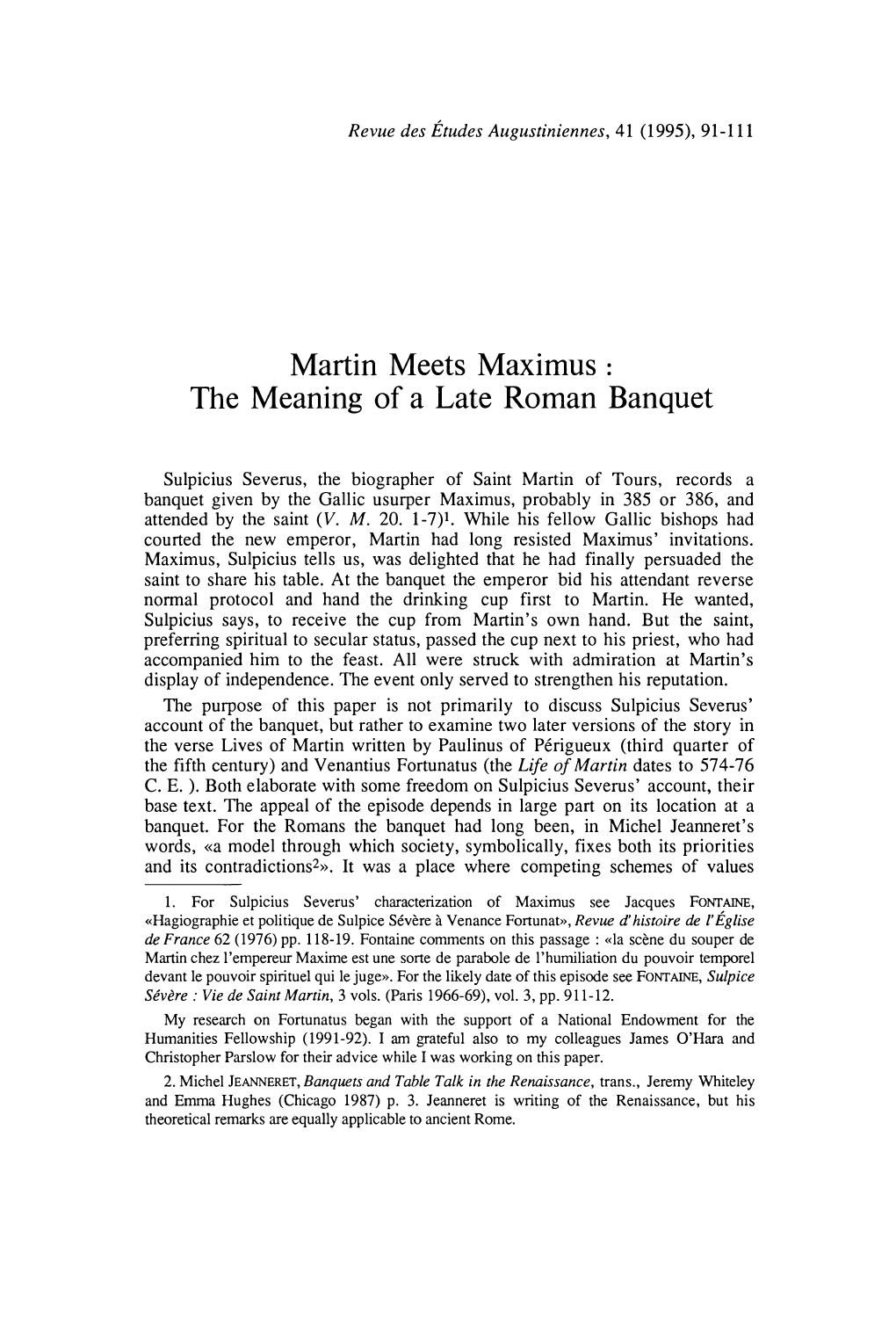could be negotiated. Martin's dramatization of ecclesiastical independence and his comparative evaluation of spiritual and secular status take on exemplary force when staged at an imperial banquet.

In writing of this event, Paulinus and Fortunatus reformulate Sulpicius' account in accordance with their own conceptions of a bishop's role and his relationship to secular authorities (see especially Paulinus 3,  $20-25$ ), but they also call upon a longstanding tradition for the representation of the banquet. The symbolic language of the *cena* depends on a system of signs that had developed over a number of centuries. The idiom our poets use to describe the feast given by Maximus depends on this continuous tradition, but it also reflects the changed circumstances, both religious and secular, of late antiquity.

Writing on the Roman *convivium* in the classical period, John D'Arms distinguishes between public and private feasts<sup>3</sup> . In the former category he concentrates on the feasts given by the emperor Domitian in the amphitheatre and *domus Flavia,* as recorded by the court poets Statius *(Silv.* 1. 6 and 4. 2) and Martial (8. 50). Such occasions were spectacular demonstrations of the social order and of the majesty of the emperor on whom that order depended. Architectural setting served to emphasize the person of the emperor ; «the *convivium* [became] a performance to be staged, ... an official show or state ceremonial<sup>4</sup> ». While public banquets served ideally to communicate a stable model of social order, united under and dependent on the emperor, in private banquets status was more precarious and contingent. The host could vary the treatment shown his guests according to the various calibrations of Roman *amicitia* and *clientela* relationships. But a host, too, could be subject to criticism or social degradation for ill-judged or over-ambitious entertainment<sup>5</sup> .

Even in public banquets, excessive ostentation could be judged critically. In the case of Trajan, Pliny speaks of the emperor's sociability, which did not rely on gold, silver, and exotic refinement to make an impression. So, in the fourth century, Mamertinus praises Julian for his simple meals ; the emperor did not need to rely on extravagant display *{magnitudo sumptuum, Pan. Lat.* 3. 11. 1) to impress his subjects. Theodosius, on the other hand, at the end of the century, set an example for his subjects by the frugality of his dining habits (Pacatus, *Pan. Lat.* 2. 13. 3-14. 4). Finally, Ambrose speaks of the young Valentinian II maintaining his fast, while his court enjoyed a public banquet

<sup>3.</sup> John D'ARMS, «The Roman *Convivium* and the Idea of Equality», *Sympotica : A Symposium on the Symposion,* ed. Oswyn Murray (Oxford 1990) pp. 308-11.

<sup>4.</sup> The quotation is from Lisa BEK, *«Questiones Convivales :* The Idea of the Triclinium and the Staging of Convivial Ceremony from Rome to Byzantium», *Analecta Romana* 12 (1983) p. 91 ; see also D'ARMS, «The Roman *Convivium»,* p. 311.

<sup>5.</sup> For instance, Nasidienus, in Horace, *Sat.* 2.8. It is possible to read Juvenal, *Sat.* 5, too, as critical of Virro, the host, while Trimalchio transcends all categories as the *reductio ad absurdum* of ostentatious dining. See also Martial, 3.60 and John D'ARMS, «Control, Companionship, and Clientela : Some Social Functions of the Roman Communal Meal», *EMC*  28 (1984) p. 346. Though social status is clearly at stake in the satirical *convivium,* the relative rank of the participants is often ambiguous, and some onus falls on the reader to evaluate the social and moral standing of the banqueters.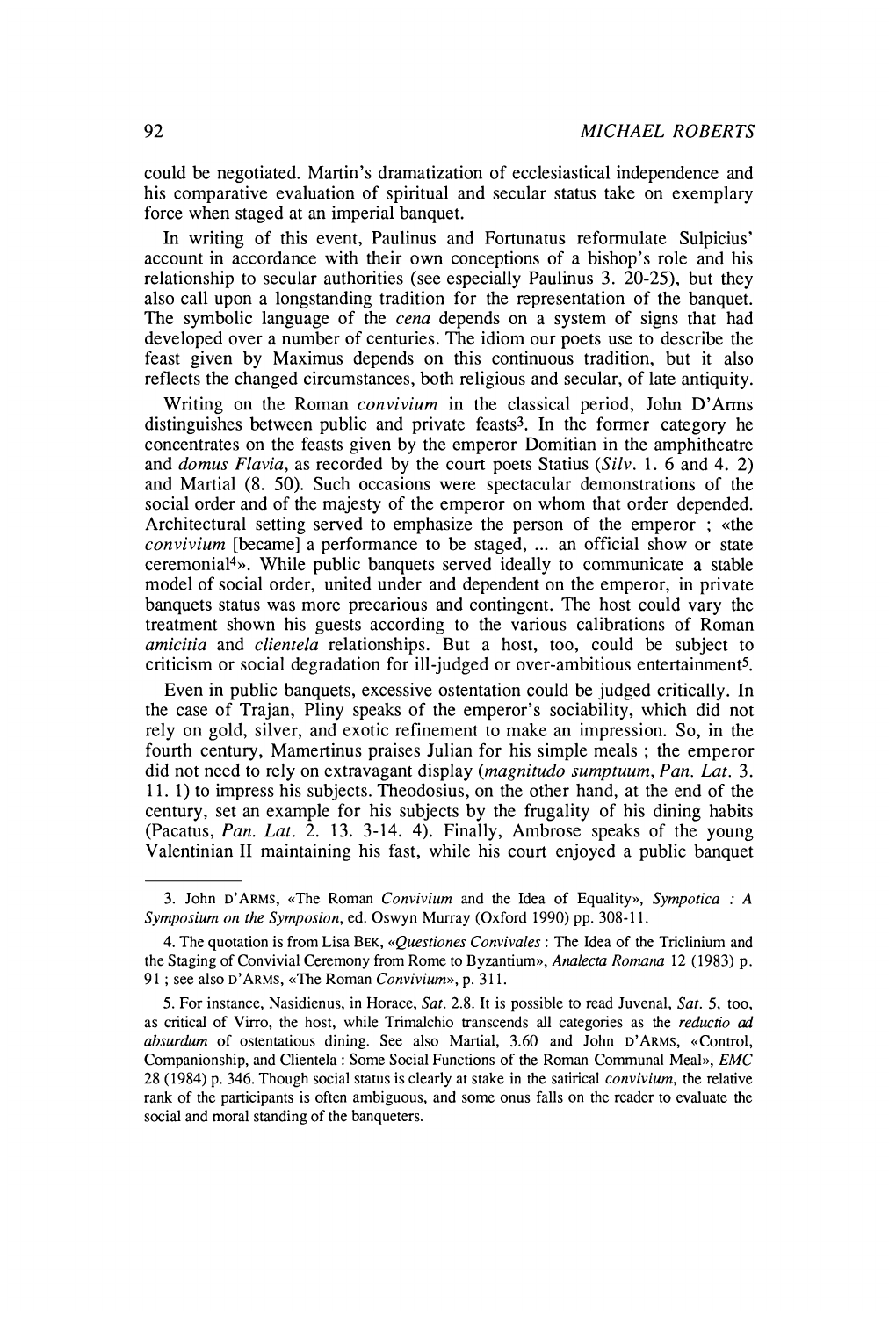## *MARTIN MEETS MAXIMUS* 93

(De *obitu Valentiniani,* 16). Although elaborate finery impressed an audience or reader with the majesty of an emperor or high public official and with his more-than-mortal status<sup>6</sup>, there were competing social and moral values that allowed a more critical interpretation of such finery, that stressed an emperor's approachability rather than distance from ordinary humanity, and that saw moderation in diet and in the trappings of power as ethically exemplary<sup>7</sup>. Christianity, then, contributed further possibilities of signification to dining practices.

In their accounts of Maximus' banquet for Martin Paulinus of Périgueux and Venantius Fortunatus continue the tradition of employing the *convivium* as a setting for the negotiation of competing values and for the exemplary representation of social and moral ideals. In what follows, I will emphasize two aspects of these texts : their exploration of patterns of patronage and dependence between Maximus, the other bishops, and Martin  $-$  a feature especially emphasized by Paulinus ; and the elaboration of the setting, and costly materials and foodstuffs at the feast, which goes far beyond anything in the prose original.

Sulpicius, followed by Paulinus and Fortunatus, draws attention to the issue of status in Maximus' banquet by contrasting Martin's attitude to the emperor to that of his fellow bishops. They, despite their standing as bishops, allow themselves to be reduced to clients of the king *(regiae clientelae sacerdotalis dignitas subdidisset,* Sulpicius, *V.* M. 20. 1). In Paulinus' version the «sacred authority of the holy fathers descends to the demeaning flattery of courtiers», and the bishops show «the degrading self-seeking of clients, grovelling before the commands of an arrogant patron»  $(3, 27-31)$ <sup>8</sup>. Fortunatus is briefer, but still makes the essential distinction between clerical flattery *(pontificum... adulano,* 2. 61) and the primacy of the secular ruler *(principis et nutu,* 2. 62). The bishops behave like lowly clients or subservient courtiers, the kind of figures that in the satirical tradition can expect only humiliation from their patrons, if invited to dine. Martin's behavior reverses the expectations of such a meal. Far from accepting an invitation with pathetic eagerness, Martin for a long time steadfastly refuses to come. Maximus' joy, when he eventually acquiesces, is sufficient evidence that the usual relationship between host and guest has been reversed ; that it is the latter, the guest, who bestows a favor in  $\frac{1}{2}$  case<sup>9</sup>.

Paulinus, alone of our authors, sees a further index of Martin's status in the attitude to him of the serving attendants. In the first century we hear of slaves who keep watch over the behavior of humble guests or view them with

8. «Paulatim adsensu trepido subiecta tumenti / sancta patrum gravitas nimium vilescere coepit, / dedita blanditiis, non quas dependere suerat / prisca sacerdotum gravitas, sed foeda clientum / ambitio, ad nutum tumidi deiecta patroni» (27-31).

<sup>6.</sup> Cf. Statius, *Silv.* 4.2.10-11. Sallust, *Hist.* fr. 2.70 (REYNOLDS), cited by Macrobius, *Sat.*  3.13.6-9, describes a banquet given for Metellus Pius in Spain that celebrated him as more than mortal *(ultra mortalium morem, 7).* 

<sup>7.</sup> Cf. Pacatus, *Pan. Lat.* 2.14.4.

<sup>9.</sup> Sulpicius 20.2-3 ; Paulinus 3.39-69 ; Fortunatus 2.64-66.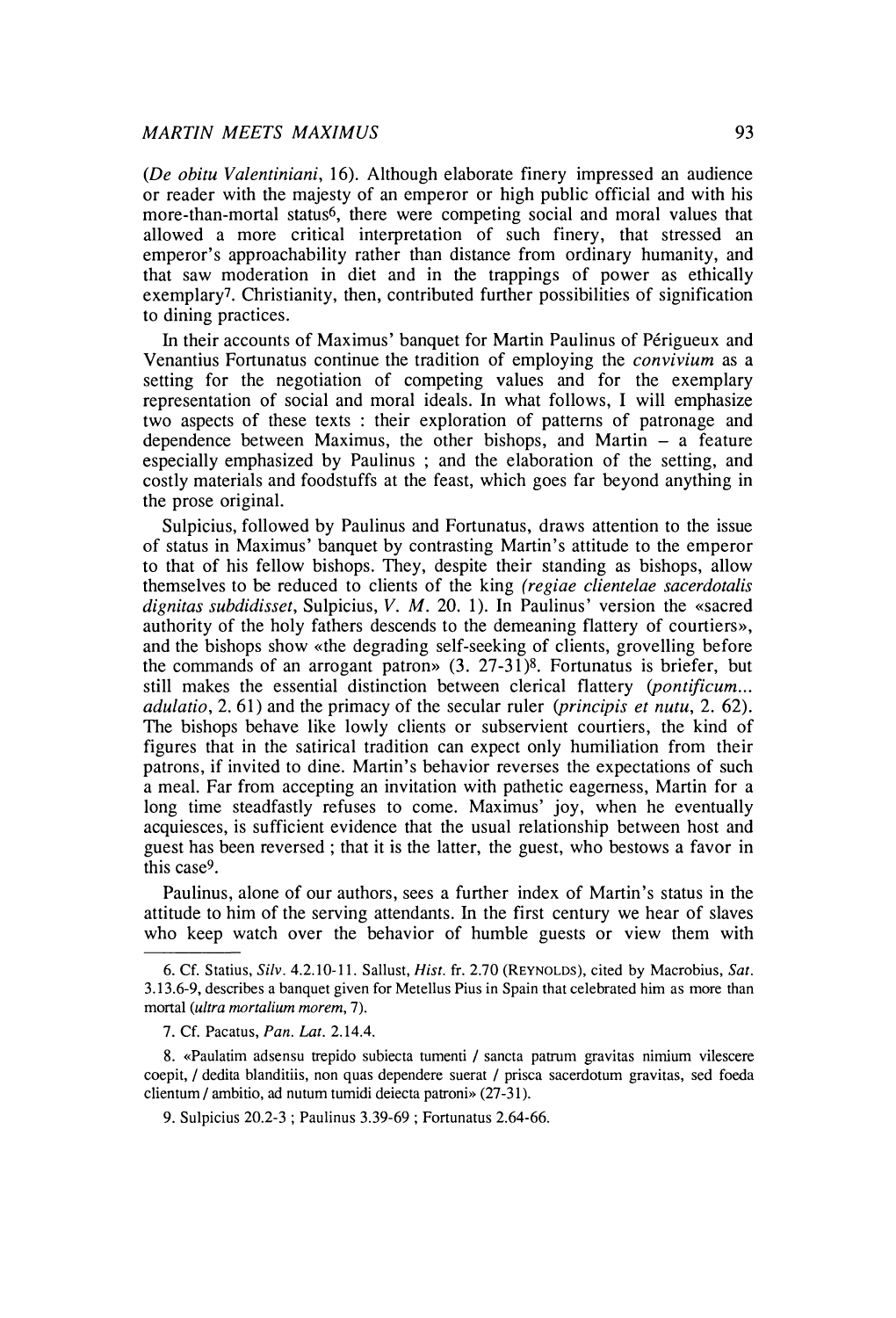contempt (Sen., *Ep.* 47. 8 ; Juvenal 5. 40-41, 60-65). In the case of Martin, the servants rejoice and vie with each other to serve him. Such is their attention to the saint that even the king receives less notice (Paulinus 3. 85-88). Again, Martin's situation is thrown into relief by comparison with the treatment given clients in the literary tradition.

In Paulinus' version, when Maximus bids his cupbearer offer Martin a drink before himself he is only conforming to the reversal of the social order *(ordine verso,* 3. 115) that his servants have already been observing<sup>10</sup>. But when the saint passes the cup to his priest rather than back to Maximus, as the emperor had hoped, the gesture takes on a broader significance. In the historical context, Martin may have wanted to avoid granting the usurper the recognition that sharing a drink with him would imply<sup>11</sup>. But the action, from the first, carried implications about the relative importance of spiritual and secular power. While Fortunatus repeats the neutral phrase of Sulpicius, that Martin deemed his priest "more worthy" *(dignior,* Sulpicius, 20. 6 ; Fortunatus 2. 105), Paulinus, who is always more ready to generalize and explain the actions he describes is clear about Martin's motives :«he handed the cup to the priest, weighing status by faith. The virtue of the heart, not royal purple was victorious. The princely diadem yielded precedence to faith» (122-24)!<sup>2</sup> . All three versions depend for their signifying power on the inherited model of the dinner invitation as focus of patron-client relations. But Martin's gesture of handing his cup to his priest, rather than back to the emperor, transcends questions of social relations between individuals and generalizes the competition to one between spiritual and secular power. Our authors, most explicitly Paulinus, reuse inherited cultural forms but transvalue them by the enhanced significance given individual actions.

The imperial banquet typically enacts a pageant of social consensus, with the ruler at its apex. For both Paulinus and Fortunatus Martin's challenge to that order takes on special resonance because it is set at just such a ceremonial occasion. Sulpicius tells the reader little or nothing of the setting of Maximus' *convivium.* The poets expend much effort on describing the brilliance of the palace dining arrangements, as an index of Maximus' royal status and an appropriate location for symbolic action.

In describing the scene, Paulinus and Fortunatus are the latest in a long series of poets and prose authors who compose accounts of elaborate banquets. Livy (39. 6) attributes the introduction of luxury in dining to the aftermath of the war with Antiochus (186 B. C. E. ), and Macrobius *(Sat.* 3. 13) records notorious instances and individuals from the Republican period<sup>13</sup>. Both Lucullus (Plutarch, *Life of Lucullus* 40-41) and Antony (Macrobius, *Sat.* 3.

<sup>10.</sup> The cupbearer in question is described as hesitating *(dubitantem,* 114), presumably already uncertain whether to take the drink to Martin or Maximus first.

<sup>11.</sup> So FONTAINE, *Sulpice Sévère,* vol. 3, pp. 936-37.

<sup>12. «</sup>Tradidit ille suo, fidei meritus honorem, / presbytero. Meritum cordis, non purpura regis / vicit. Praelatae cessit diadema fidei».

<sup>13.</sup> Notably Hortensius and Metellus Pius, on whom see below. For a catalogue of sumptuary legislation under the Republic, see *Sat.* 3.17.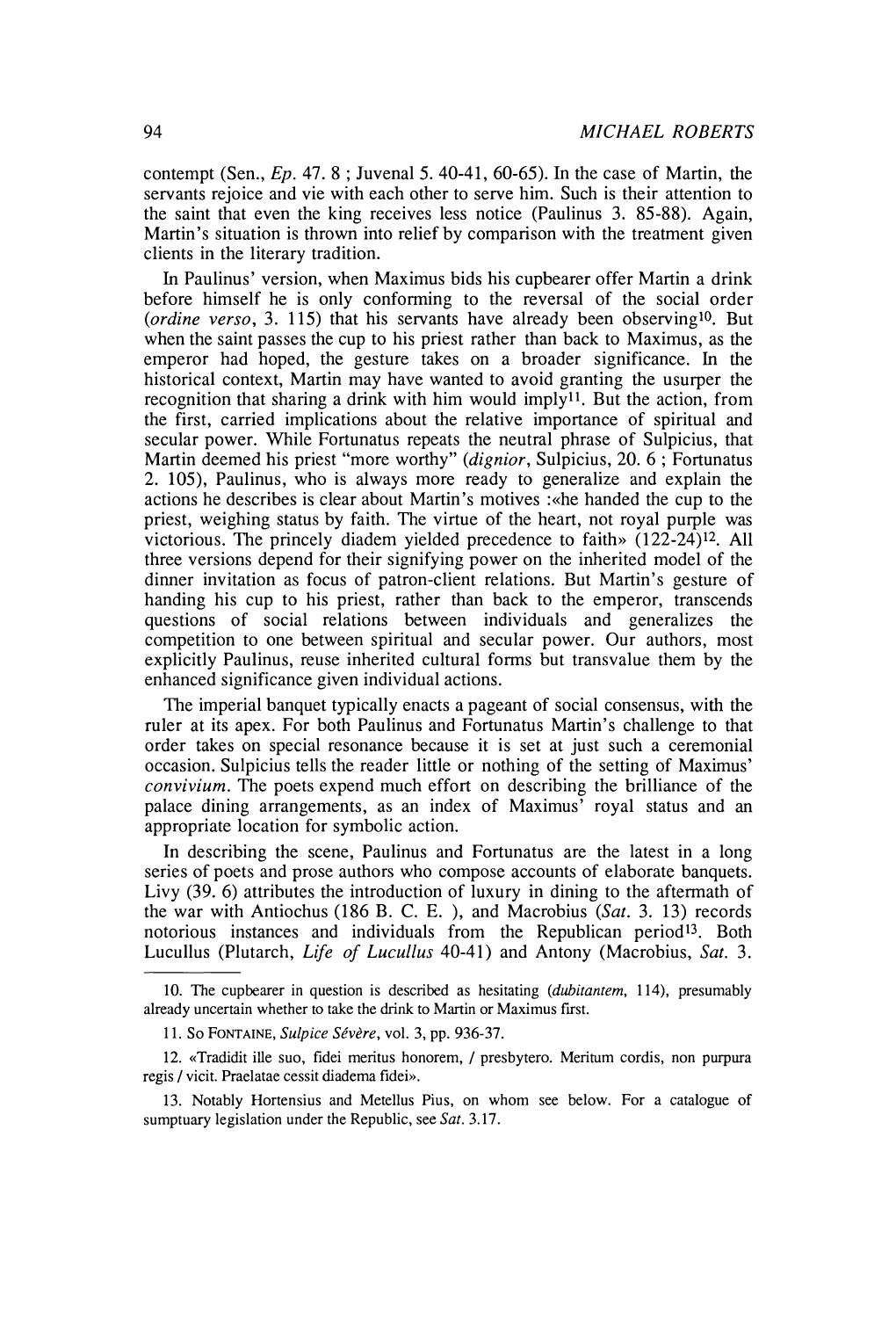17) were notorious for the extravagance and indulgence of their banquets. Romans typically associated such excess with their Eastern provinces. So much so that Valerius Maximus expresses surprise that Metellus Pius, commander in the war against Sertorius in Spain and one of Macrobius' examples of un-Roman indulgence, staged his banquet in that «uncouth and warlike province» rather than in Greece or Asia, «by whose luxury austerity itself could be corrupted»  $(9, 1, 5)$  <sup>14</sup>. At the end of the first century B. C. E., Cleopatra was particularly associated with elaborate feasting. Griffin has argued that her reputation influenced Virgil's account of the meal given by Dido for Aeneas in *Aeneid* 1. 697-7471<sup>5</sup> . In the next century Lucan's account of the banquet given by the Egyptian queen for Caesar (10. 108-71) is a classic verse *convivium.* By the fifth century the feasts of Cleopatra were a byword for Sidonius *(dapes Cleopatricas, Ep.* 8. 12. 8). Beyond that, the costly meal, as demonstration of an individual's power and wealth, becomes a cultural norm. Apuleius describes the dinner given by the rich Byrrhena for his hero Lucius in Hypata *{Met.* 2. 19). Mamertinus and Pacatus are able to play off expectations in their panegyrics of Julian and Theodosius, by detailing the luxuries that each emperor disdains (*Pan. Lat.* 3. 11. 3-4and 2. 14. 1; see also Claudian, *Stil.* 2. 139-45). Sidonius then calls upon panegyric tradition in his account of the moderate table of the Visigothic king Theoderic *(Ep.* 1, 2, 6)<sup>16</sup>. In a verse letter of invitation to the *vir clarissimus* Ommatius *(C.* 17), Sidonius uses the same strategy, detailing the splendors the guest cannot expect to enjoy if he accepts the poet's invitation, for the poet offers only a modest board. Finally, Avitus *(S. H. G.* 3. 231-32) turns to the literary tradition of the extravagant banquet to describe the dining habits of the rich man of Luke's Gospel (Lk 16:19-31), from whose table Lazarus begged scraps. Avitus' text shows the influence of Sidonius' letter on Theoderic, and of the same writer's description of the banquet set before Damocles by the Sicilian tyrant Dionysius I *(Ep.* 2. 13. 6-7)17.

In describing Maximus' banquet, Paulinus and Fortunatus can call upon a rich literary tradition that was especially vigorous in late Roman Gaul. The delight in abundant, often visual, detail and in the correspondingly rich lexicon of the banquet is typically late antique, as is the tendency to represent human activity as staged against an elaborately delimited backdrop. The development is apparent when Sidonius' version of the banquet of Damocles *(Ep.* 2. 13. 6-7) is compared with its ultimate inspiration in Cicero's *Tusculans* (5. 21. 61- 62)i<sup>8</sup> . Both writers describe the golden couches and their coverings, and

<sup>14. «</sup>Et ubi ista [convivía] ? Non in Graecia ñeque in Asia, quarum luxuria severitas ipsa corrumpi poterat, sed in horrida et bellicosa provincia».

<sup>15.</sup> Jasper GRIFFIN, *Latin Poets and Roman Life* (Chapel Hill 1986) pp. 187 and 194.

<sup>16.</sup> Isabella GUALANDRI, *Furtiva Lectio : Studi su Sidonio Apollinare* (Milan 1979) 70-72.

<sup>17.</sup> The parallels are recorded by Rudolf PEIPER in his edition of Avitus' works *(MGH. A A*  6.2 :304) ; for the topos of the servant burdened by the dishes he must carry, compare also Sidonius, *Ep.* 9.13.5, vs. 54-59.

<sup>18.</sup> Sidonius does not mention Cicero by name, but presupposes a familiar written account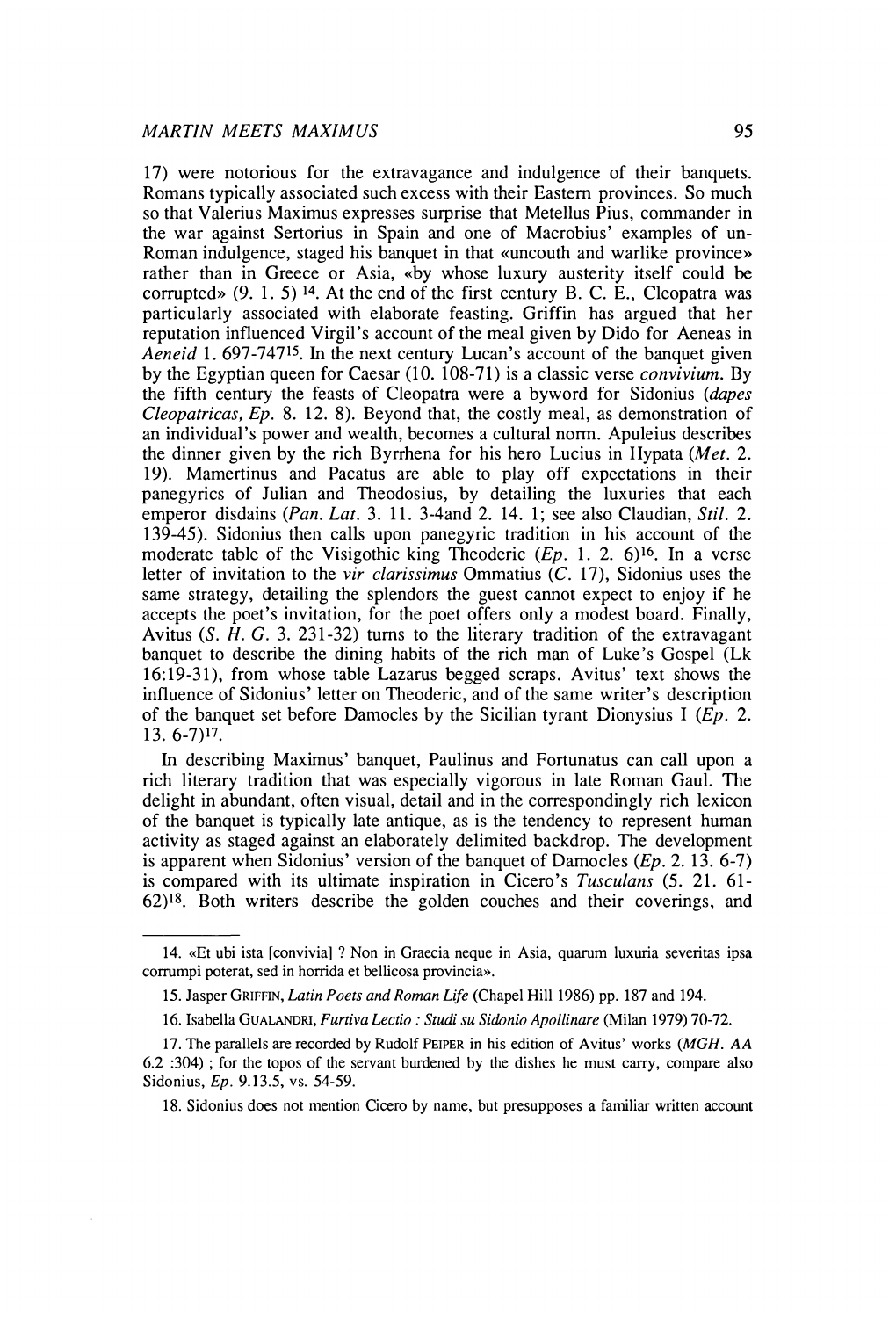Cicero even includes details not recorded by Sidonius, when he speaks of the sideboards *(abaci)* with their gold and silver tableware, and of the serving-boys of surpassing beauty. But the banquet itself is described briefly in only nine words by the earlier author : «Perfumes and garlands were provided ; incense was lit ; tables were set with the most refined fare» *(Aderant unguenta, coronae ; incendebantur odores ; mensae conquisitissimis epulis exstruebantur,*  5. 21. 62). Sidonius' version is five times longer. It is possible to see Cicero's abbreviated summary underlying the later version; perfumes, wreathes, incense, and exquisitely served food all feature in Sidonius' account, along with the finest bread and bumpers of Falernian. But the richness of the language, in part inspired by Lucan's treatment of Cleopatra's banquet for Caesar, now matches the richness of the fare<sup>19</sup>.

Both Paulinus and Fortunatus share Sidonius' taste for lexical abundance. I shall discuss their descriptions of the dinner party given by Maximus under three broad headings : «Seating and Setting», «Furniture and Fittings», and «Food and Drink».

## *Seating and Setting*

I begin with seating because this is the only physical detail of the banquet provided by Sulpicius. In addition to Maximus himself, the pretorian prefect and consul Evodius, and the emperor's brother and uncle attend the feast. Martin's priest reclines among them, but Martin himself sits on a small seat (sellula) placed next to the king. As Fontaine observes<sup>20</sup>, the detail that the saint is seated rather than reclining with the rest of the company is significant. By sitting apart, Martin demonstrates his independence. His position reminds us that the saint's attitudes are different from those of civil society and thereby anticipates the conflict of values that is to be enacted as the meal progresses. At the same time, the act is one of humility. In Roman banquets normally only women or social inferiors would be seated to the side in this way. Martin's action both exploits the significance of such seating arrangements and challenges the social order that they encode<sup>21</sup>.

*<sup>{</sup>ut legimus, Ep.* 2.13.6), and follows closely the outline, if not the precise wording, of Cicero's text.

<sup>19.</sup> The Sidonian passage runs as follows : «cumque pransuro Sardanapallicum in morem panis daretur e Leontina segete confectus, insuper dapes cultae ferculis cultioribus apponerentur, spumarent Falerno gemmae capaces inque crystallis calèrent unguenta glacialibus, hue suffita cinnamo ac ture cenatio spargeret peregrinos naribus odores et madescentes nardo capillos circumfusa florum serta siccarent, coepit super tergum '. . . vibrari muero *(Ep.* 2.13.7). Compare Lucan 10.122-24 and especially 159-67 ; GUALANDRI, *Furtiva Lectio,* pp. 73-74. For the tendency to literary mannerism in such banquet descriptions, as true of late antiquity as of the Renaissance, see JEANNERET, *Banquets and Table Talk,* p. 46.

<sup>20.</sup> FONTAINE, *Sulpice Sévère,* vol. 3, p. 934.

<sup>21.</sup> See Katherine M. DUNBABIN, *«Triclinium* and *Stibadium»,* William J. SLATER, ed., *Dining in a Classical Context* (Ann Arbor 1991) 136 : «Sitting at table had long been the normal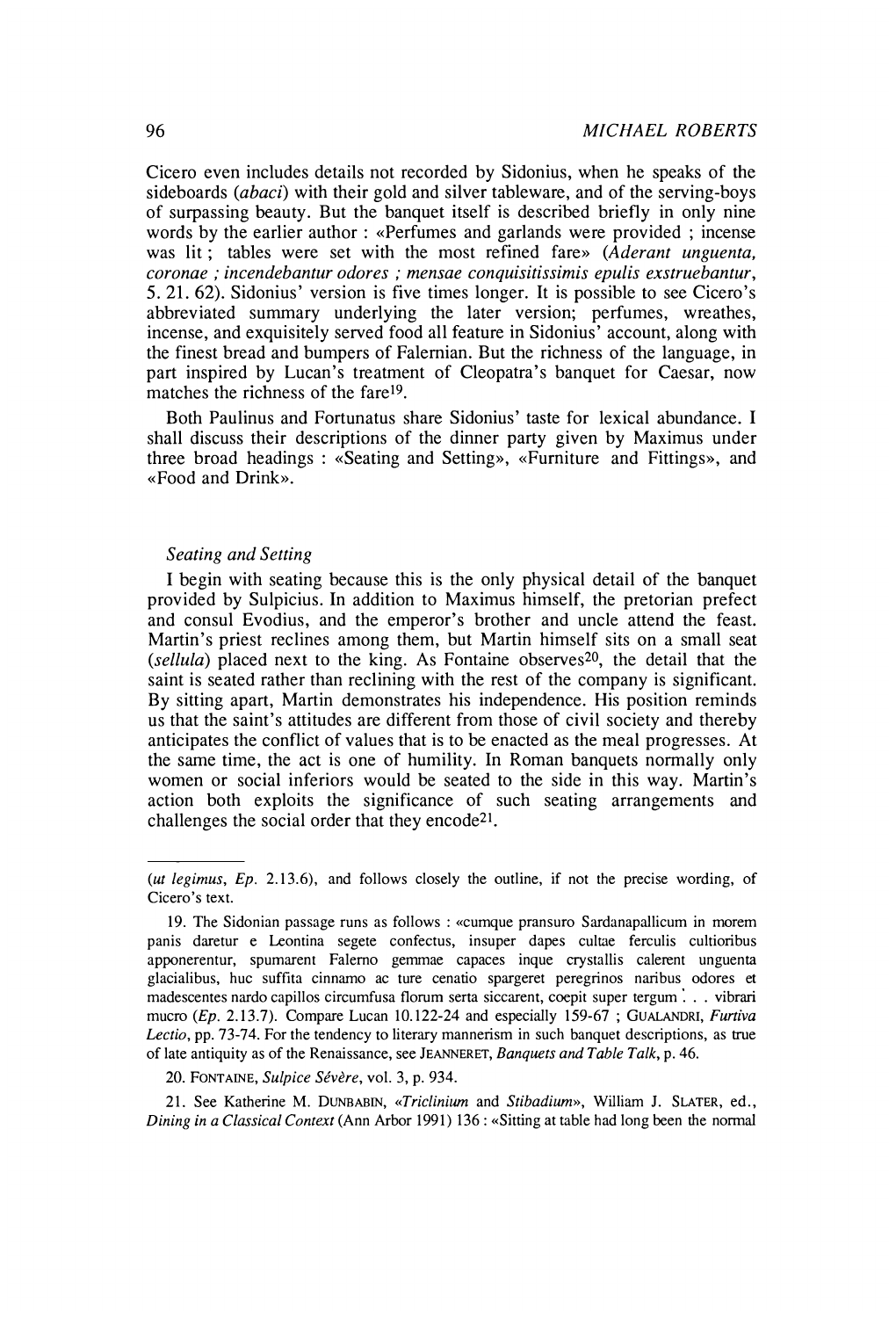# *MARTIN MEETS MAXIMUS* 97

Fortunatus adds little to the prose original. Only the detail that Martin sits in a "narrow seat" *(sella... arta,* 2. 98) hints at what Sulpicius may have intended to imply by the diminutive *sellula,* i. e., that the saint's choice of seating is evidence of his asceticism<sup>22</sup>. Both poets omit the specific identities of the officials who attend the banquet  $-$  of no interest to fifth- and sixth-century readers - and substitute general phrases or lists of offices<sup>23</sup>. But Paulinus has visualized the seating arrangements in Maximus' palace more fully. The diners recline on the curved *stibadium* or *sigma,* so called because of its shape, like a lunate sigma (3. 75-76)<sup>24</sup>. Martin's priest must recline in the middle of the guests, in the innermost curve of the *stibadium (qua sigma flectitur orbe,* 75). We are to imagine Maximus in the place of honor on the right side of the couch. Martin, then, sits to the right of the emperor *(ad dextram regis,* 3. 79)<sup>25</sup> . In Paulinus' account the relative positions of Martin and Maximus compound further the uncertainty about the status of the two figures.

Sulpicius makes no mention of the location of the banquet or of the building in which it was held. Fortunatus speaks of a palace, a location of earthly power *(terrena... aula,* 2. 68 ; *palada, 2.* 108) ; presumably the imperial palace at Trier<sup>26</sup>. Paulinus does not identify the building, but does describe the physical backdrop for the banquet : «curtains swell and tremble upon the proud threshold, and the moving barrier of drapery sways at the doorway; everything shines with multicolored splendor above and below, the high walls with paintings, the floor with marble, and the roof with gilding  $27$ ». There is no

23. Paulinus 3.71-74, 76-77 ; Fortunatus 2.69, 96, 106.

24. Servius *(ad Aen.* 1.698) must remind late Roman readers of Dido's banquet in the *Aeneid* that the poet has in mind a *triclinium,* not the *stibadium* familiar when he is writing. A miniature in the *Vergilius Romanus* has Dido and Aeneas dining on just such a *sigma-couch ;*  Kurt WEITZMANN, ed., *Age of Spirituality : Late Antique and Early Christian Art, Third to Seventh Century* (New York 1979), p. 228. For the history of the *stibadium,* see DUNBABIN, *«Triclinium* and *Stibadium»,* pp. 121-48 and ROSSUER, *«Convivium* and Villa», pp. 205-9. It is intriguing that the middle position on the *sigma-couch,* where Martin's priest sits, had formerly been the place of honor. There is, according to DUNBABIN (pp. 135 and 147, n.99), ample evidence for this earlier usage on numerous monuments of the third and fourth century. Sulpicius, though probably not Paulinus, could have known of this usage.

25. For the order of places in the *stibadium* see DAREMBERG-SAGLIO, 1 : 1278-79, s.v. «cena». Compare Sidonius, *Ep.* 1.11.10, of a banquet given by the emperor Majorian. The emperor himself reclines at the right extremity of the *stibadium (margine in dextro),* his guest of honor on the left extremity *(cornu sinistro).* Sidonius himself occupies the position of lowest status, on the emperor's left (qua purpurati latus laevum . . . porrigebatur).

26. Paulinus also uses the word *aula,* but as metonymy for the members of the emperor's court.

27. «Liminibus distenta tremunt aulaea superbis, / nutat et in foribus velorum mobile

practice for those of inferior social position», and Jeremy ROSSITER, *«Convivium* and Villa in Late Antiquity», *Dining in a Classical Context,* p. 206, citing among other texts Gregory of Tours, *GM* 79.

<sup>22.</sup> FONTAINE, *Sulpice Sévère,* vol. 3, p. 934, already suggests this without reference to Fortunatus. *Sellula* is the word Sulpicius normally uses of Martin's monastic practice *(Dial.*  2.1.3-4).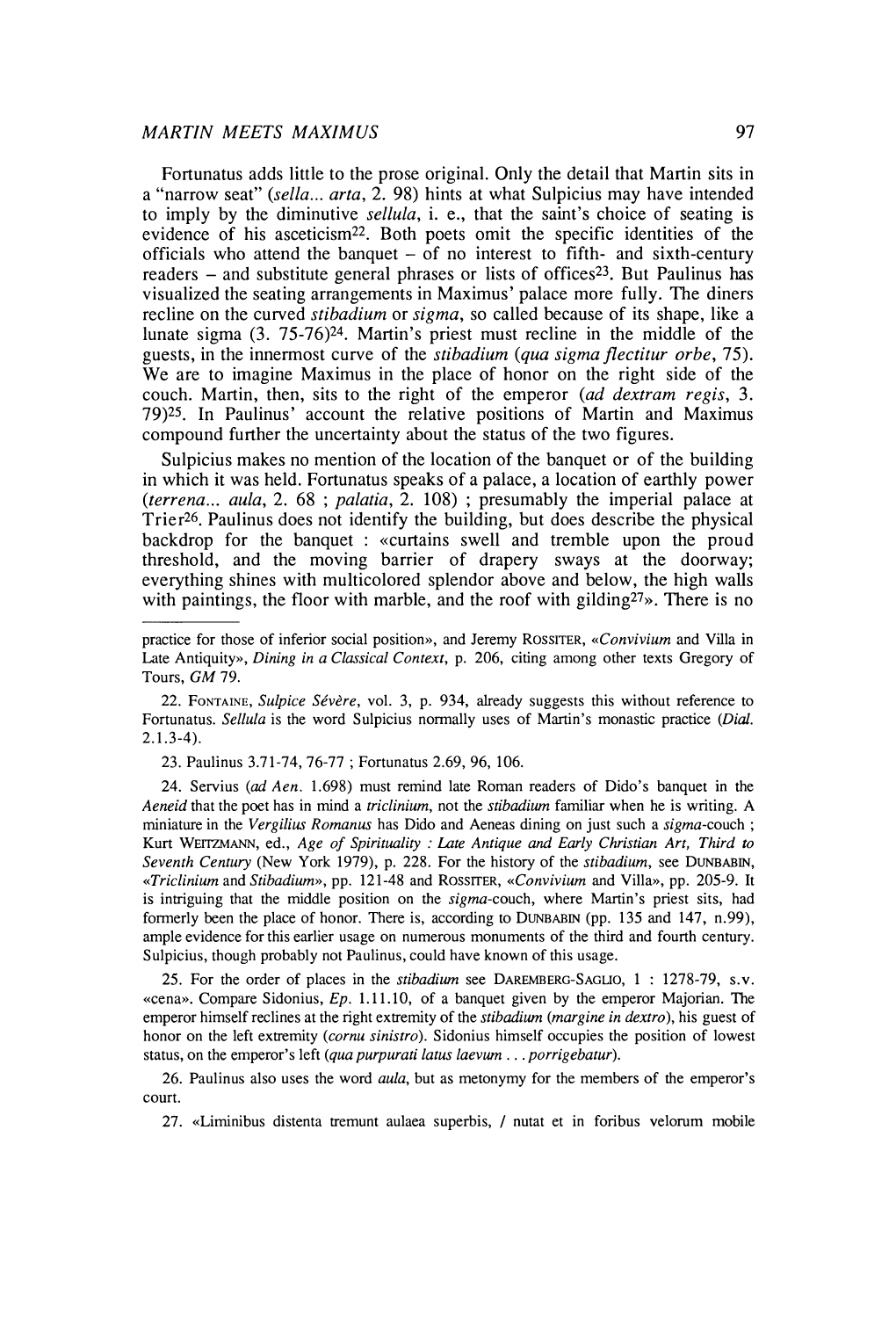reason to think that Paulinus knows the palace at Trier, or indeed has any specific palace in mind. He follows standard techniques of representation, transmitted by the rhetorical exercise of description / ecphrasis : divide the subject to be described into its constituent parts; then enumerate those parts with lexical abundance<sup>28</sup>. In the present case the body of the dining hall is analyzed vertically *(sursum atque deorsum,* 3. 97) into three zones, floor, walls, and ceiling *(edita... sola... tecta...* , 3. 98). The hangings *(aulaea)*  demarcate one limit of the banquet space (3. 95-96),Because the poet emphasizes that they are in the doorway *(liminibus; in foribus)* and move in the wind *(distenta tremunt; nutat mobile)*, we are presumably to imagine doors to the dining hall situated at the opposite end to the banqueting couch and hung with curtains. Paulinus achieves lexical abundance by two different means : functionally synonymous parallel clauses (95-96 - the figure of *interpretado),*  and, more typically of description, brief paratactic cola with antithesis (98  $$ *leptologia).* 

Paulinus' description owes much to traditional schemes for conceiving space. The use of curtains to organize a ceremonial setting is common in late antiquity<sup>29</sup> . Paulinus had probably seen them so used. But the language of line 95 calls also upon the literary tradition. Paulinus speaks of "curtains" and "proud thresholds" *(liminibus... aulaea superbis)* ; Virgil's Dido had dined beneath "proud curtains" *(aulaeis... superbis, Aen.* 1. 697). In Epode 2. 7-8, Horace's moneylender Alfius denounces as among the troubles of the city «the proud thresholds of over-powerful citizens» *(superba civium I potentiorum limina*). *Limina* in this context refers to the morning *salutatio*, when clients must dance attendance at their patrons' doors. By using the same language as Horace, Paulinus invests the dining hall of Maximus with some of the invidious connotations of the halls of the great and of the relations between patrons and clients in Roman ethical thought (notably in Virgil, *G. 2.* 461-62 and 504)<sup>30</sup> . Such explicitly evaluative language is unique in Paulinus' description of the banquet. Otherwise, the rich decor is subjected to no moral censure.

# *Furniture and Fittings*

claustrum. / Cuneta nitent vario cultu sursum atque deorsum, / edita pigmentis, sola marmore, tecta metallis».

<sup>28.</sup> See Michael ROBERTS, *The Jeweled Style* (Ithaca, N.Y. 1989), especially pp. 38-47, and Philippe HAMON, *Introduction à l'analyse du descriptif*(Paris, 1981).

<sup>29.</sup> Ramsay MACMULLEN, «Some Pictures in Ammianus Marcellinus», *ABull* 46 (1964) p. 437.

<sup>30.</sup> Virgil, G. 2.458 and 461-62 : «O fortunatos nimium . . . , si non ingentem *foribus*  domus alta *superbis I* mane salutantum totis vomit aedibus undam» and 504 « [alii] penetrant aulas et *limina regum».* Compare too Virgil, *Aen.* 8.720-22 «ipse [Augustus] sedens niveo candentis *limine* Phoebi / dona recognoscit populorum aptatque *superbis I postibus».* The gifts, not specified, are those of conquered peoples ; compare the topos of «exports of various provinces» (below, n. 46 and context). I owe this reference to Professor James O'Hara.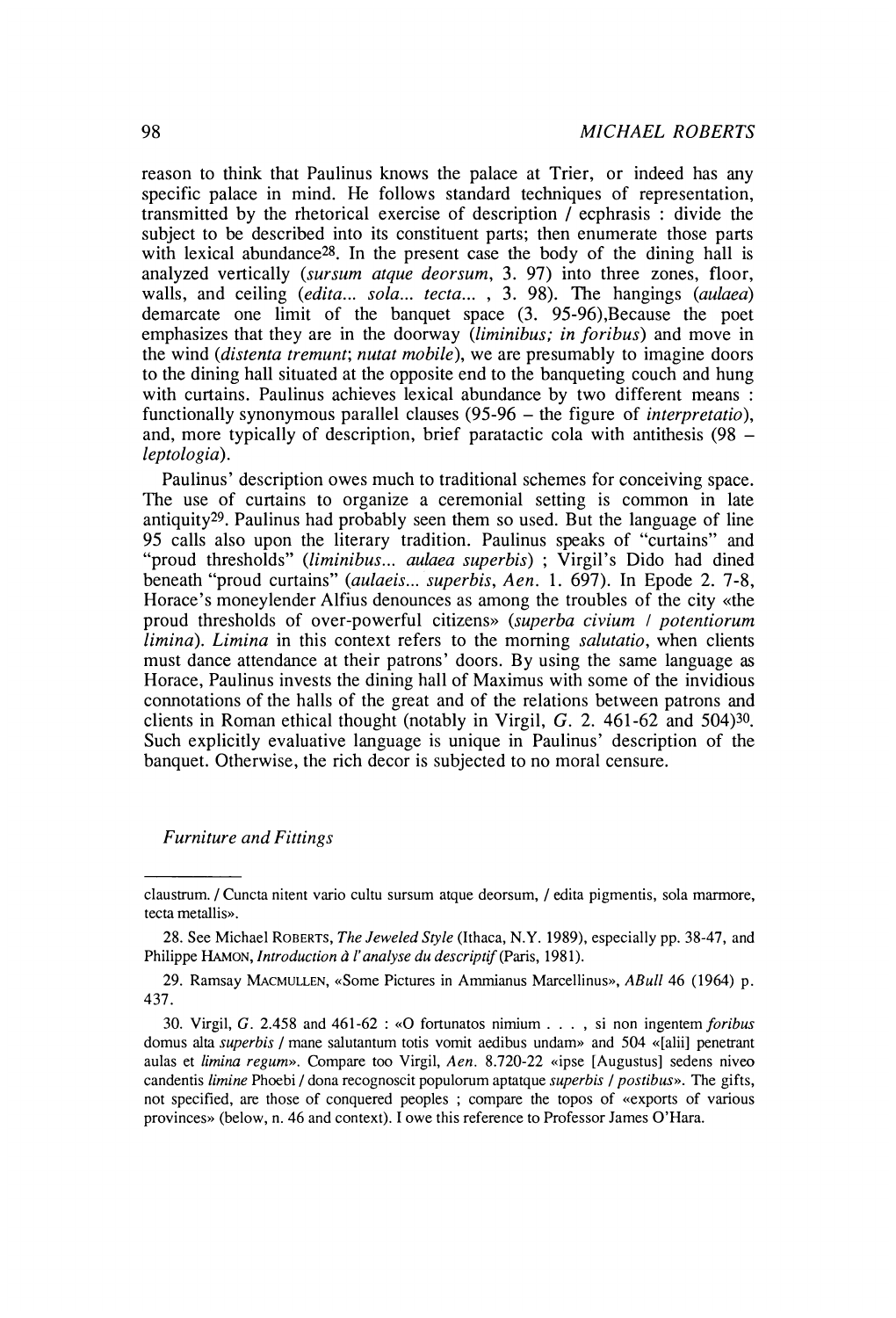Three items of furniture are mentioned in our texts : couches, with their coverings, tables, and, in Fortunatus, a sideboard *{abacus,* 2. 86). Paulinus, though, only mentions the tables in passing, as laden with "royal dishes<sup>31</sup>", and they make no contribution to the decor of the banquet. Instead, the couches and their coverings communicate most fully the power and wealth of the emperor. Each poet describes an impressive catalogue of luxury items : the coverings are dyed purple, are of silk, and have gold threads interwoven in the cloth ; Fortunatus adds that the spreads are also decorated with jewels. The descriptions go beyond anything in the literary tradition (at least in the texts I have examined) : Dido possessed "embroidered couches" (toris... pictis, Aen. 1. 708) and purple coverlets *(stratoque super discumbitur ostro, Aen.* 1. 700) ; Lucan's Cleopatra had couches that gleamed with jewels (10. 122) and threads of purple, scarlet, and gold (10. 123-26)32. It is not till Sidonius' account of the meal set before Damocles that we hear of silk coverings *(Ep.* 2. 13. 6). Dido's banquet has helped to shape both poets' accounts of the dinner in Trier ; both poets show traces of Virgil's language. But they have both outdone the classical poet in the detail of their accounts. Their versions reflect a characteristically late antique responsiveness to insistent visual stimuli, especially as the setting for ceremonial. Such splendid "stage-sets" are described in the history of the period, depicted in its art, and presumably present in the world of late Roman Gaul<sup>33</sup>. The Martin-poets combine literary tradition and the conceptual world of late antiquity in a new synthesis. If Virgil's Dido is the model to which both poets look for ultimate inspiration, the aesthetic of their descriptions is closer to that of Lucan. Like Lucan, they emphasize color and especially brilliance<sup>34</sup>. Virgil refers only in passing to the rich couches at Dido's banquet ; he focusses always on the human participants<sup>35</sup>. This is not true of Lucan. The verbs are descriptive rather than involving action. This tendency to separate scene from action is still more marked in the late Roman poets. Paulinus makes no mention of a human actor for nineteen lines (3. 90-108) ; Fortunatus for seventeen lines (2. 74-90). In both cases the setting is conceived as a backdrop before which action takes place. In style Paulinus prefers *interpretado* (theme and variation) ; Fortunatus a more fragmented, enumerative sequence. The latter accommodates as part of its ornamented verbal decor turns of phrase used by earlier poets. For instance, the combination *serica purpureis* finds a paralllel in Paulinus of Nola's Christian epithalamium *(purpureis serica mixta, C.* 25. 74). Paulinus is warning the bride against luxurious clothing. It is not surprising that similar language should recur in another account of the trappings of luxury.

<sup>31. «</sup>Stipant subiectas regalia fercula mensas» (3.90).

<sup>32.</sup> Compare Thetis' bridal bed in Catullus 64.47-49, which is of ivory, with an embroidered purple coverlet. The context is one of regal splendor.

<sup>33.</sup> See MACMULLEN, «Some Pictures», pp. 435-55.

<sup>34.</sup> Lucan *ifulget* (122), *micant* (123), *ratet* (124), *ignea* (124) ; Paulinus : *splendescit* (91), *rutilât* (93) ; Fortunatus : *intermicat* (89), *radiant* (90).

<sup>35.</sup> Virgil tells first of the Trojans, then of the Carthaginians entering the banqueting hall and reclining on the couches *(Aen.* 1. 699-700 and 707-708).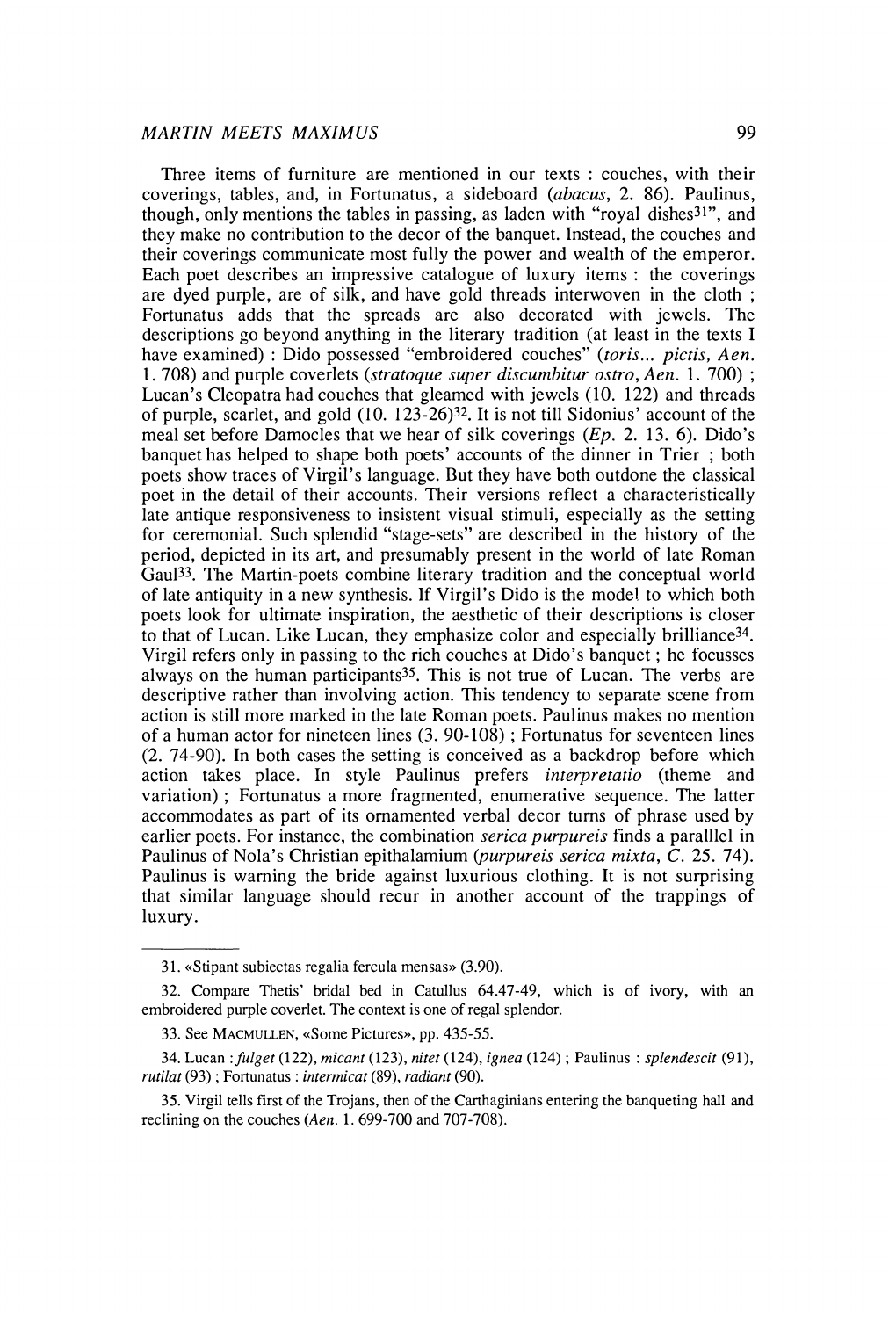The phrase *aurumque intermicat ostro* presents a more interesting case. Commentators compare Claudian, *Rapt.* 1. 185 *rutilum squamis intermicat aurum,* of the dragons that pull Ceres' aerial chariot. But a passage from Fortunatus' own writing, a description of the bride in the epithalamium for Brunhild and Sigibert, provides a clearer parallel : «even if gold should shine among purple *(aurum si intermicet ostro),* it would never equal the beauty of the bride's countenance» (C. 6. 1. 108-9). Brunhild's features are compared with the most luxurious of commodities. That a human being's face can be spoken of in these terms demonstrates that such language is intended to convey not a sense of the specific lineaments of a person or object, but his, her, or its majesty or splendor and hence the wealth and status of an individual described or of the person who owns or is associated with an object or setting<sup>36</sup>.

In a final case, Fortunatus' language evokes a specific context in his source text. Maximus' banquet hall contains a sideboard *(abacus),* decorated with a linen covering embroidered with flowers *(picto bombycina flore,* 2. 86) ; it is a work "refined by art" *(arte laborata),* worthy of the mythical weaver Arachne *(vel qualia pensât Aragne,* 2. 87). Virgil similarly describes the fabrics at Dido's banquet as "of refined art" *(arte laboratae vestes, Aen.* 1. 639). In Fortunatus, as in Paulinus, the preeminent example of royal festivities in the *Aeneid* furnishes a model for the celebrations given by the emperor Maximus. As for Arachne, she primarily figures as the mythological exemplar of a supremely gifted weaver<sup>37</sup> . But if we remember that in the *Metamorphoses* (6. 5-145) her tapestry portrays a human challenge to divine order, it is at least possible for the reader to perceive a more direct relevance to Maximus' banquet, in which the emperor in his finery, like Arachne with her weaving, confronts and is bested by a representative of the divine.

#### *Food and Drink*

Specific items of food and drink play no role in either banquet description. Poets writing in the satirical tradition will include menu details, but such material was apparently thought unsuitable for panegyric and related texts<sup>38</sup>. Instead, Paulinus speaks more generally of «the fruits of the air and forest,

<sup>36.</sup> Fortunatus earlier describes Brunhild's appearance in terms used by Virgil of expensive luxury objects, fleeces dyed in Tyrian purple : «Her milky face shines, tinged with red *(incocta rubore coruscai),* lilies mixed with roses» (C. 6.1.107-8). Compare Virgil, *G.* 3.307 *Tyrios incocta rubores.* Men's appearance, too, can be described as a luxury item. Ennodius uses similar language of Theoderic *(Panegyric of Theoderic* 89) : «Sed nec formae tuae decus inter postrema numerandum est, quando *regii vultus purpura ostrum dignitatis inradiat».* 

<sup>37.</sup> Daedalus is similarly cited by Fortunatus in his Radegund and Agnes poems as an exemplary craftsman  $(C. 11.11.17$  and  $11.14.4$ ) For Arachne in late Roman poetry, compare Sidonius' account of Araneola (C. 15.145-84) in his epithalamium for her marriage to Polemius.

<sup>38.</sup> For the inappropriateness of descriptions of food to the more elevated genres and their suitability to satire, iambic, and comedy, see Emily GOWERS, *The Loaded Table : Representations of Food in Roman Literature* (Oxford 1993), pp. 22-23 and 227-28.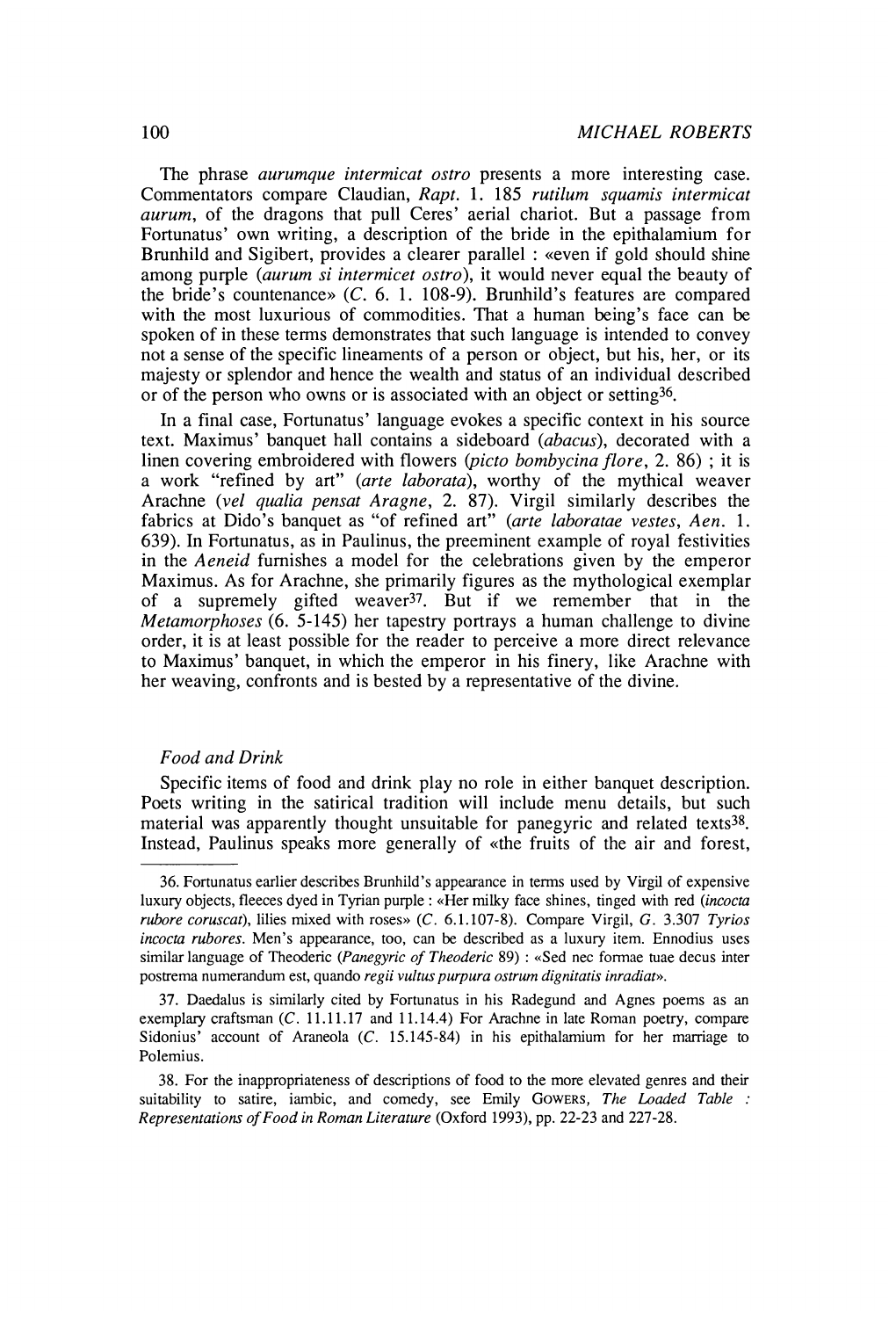land and sea» *(aeris et nemoris fructus terraeque marisque,* 3. 108). He is here employing a topos of the banquet description  $-$  produce of the whole world  $$ that goes back to Lucan's account of Cleopatra's luxurious fare:she served «what the land, air, sea, and Nile produce» (10. 155-56) ; her extravagance «ranged over the whole world» *(toto quaesivit in orbe,* 10. 157). Similarly, in Avitus' biblical epic the rich man seeks for his table «the produce of the whole world» *(epulae totus quas porrigit orbis, S. H. G.* 3. 225) and «what sea and earth create, what the rivers bring forth» *{quod pelagus, quod terra creat, quod flumina gignunt,* 3. 230). The topos is sufficiently well established that Sedulius gives it a metaphorical turn. In the preface to the *Paschale carmen* he compares the meager fare of his own poetry - vegetables from a humble garden - with the rich nourishment served up by the Church fathers *(docti) :*  «there you will find to eat whatever the earth creates, whatever the sea nourishes, whatever flies to the stars» *(P. C, pr.* 11-12)<sup>39</sup> . The banquet, literally described, is a symbolic representation of the wealth and status of its rich and powerful host. The whole world, represented in the standard tricolon of earth, sea, and sky, or some easily recognizable variant thereof, showers its bounty on him<sup>40</sup> . Lambert Schneider has detected an analogous situation in fourth-century art, especially mosaics. Artists represent the property of the land-owning aristocracy as a self-contained domain that is a whole world in miniature. In particular, such estates enjoy the produce of earth, sea, and sky, that are portrayed, variously encoded, on mosaics, some of which were laid in mar are portary.<br>villa triclinia<sup>41</sup>.

Fortunatus employs the same topos, but at much greater length.

*Augusti obsequiis frémit undique concitus orbis, divitias par iter producens deliciasque quas habet Indus, Arabs, Géta, Thrax, Persa, Afer, Hiberus, quod fen mendies, arctos, occasus et ortus, quod Boreas, Aquilo, Libs, Circius, Auster et Eurus, quod Geon et Phison, Tigris Eufratesque redundant, Rhenus, Atax, Rhodanus, Tibris, Padus, H is ter, Orontes, quod mare, terra, polus pisce, alite, jruge ministrat.* 

The whole world on every side hastens to do the emperor's bidding, supplying the riches and delights that the Indian, Arabian, Goth, Thracian, Persian, African, and Spaniard

<sup>39. «</sup>Illic invenies quidquid mare nutrit edendum, / quidquid terra creat [compare Avitus' *quod terra creat]* , quidquid ad astra volat». Pacatus refers to the same topos when he contrasts Theodosius' frugality with the appetite of his predecessors, which even the whole world could not satisfy *(horum gulae angustus erat noster orbis, Pan Lat.* 2.14.2).

<sup>40.</sup> Compare Kurt SMOLAK, «Der dreifache Zusammenklang (Prud. *Apoth.* 147-54) : Vorstudien zu einem Kommentar zur *Apotheosis* II», *WS* 84 (1971), pp. 180-94. The tricolon earth, sea, and sky is especially common in descriptions of Paradise or the Creation, and in hymnic passages extolling the universal power of God.

<sup>4</sup>L Lambert SCHNEIDER, *Die Domäne als Weltbild : Wirkungsstrukturen der spätantiken Bildersprache* (Wiesbaden 1983), especially pp. 124-38 and 158-74.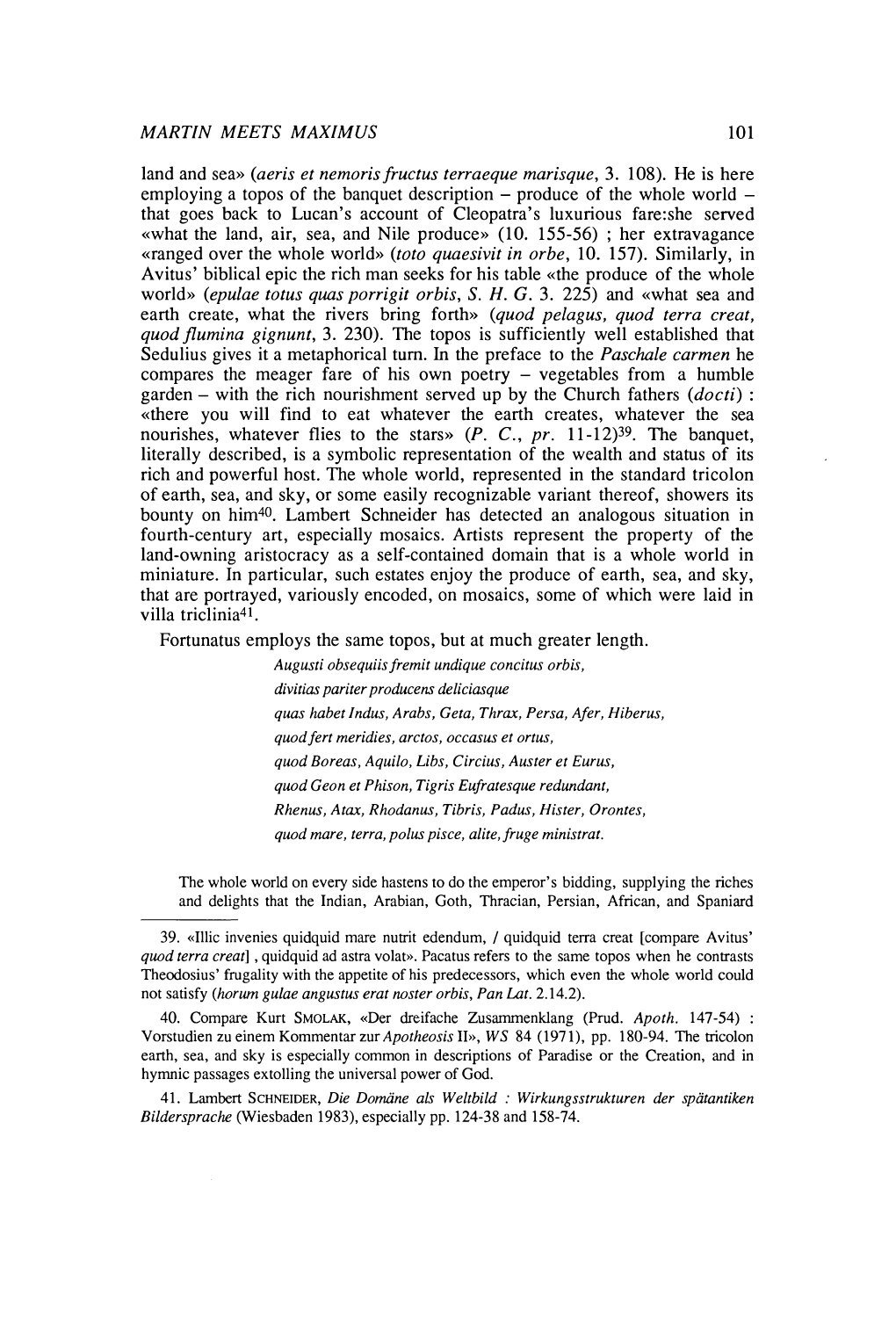possess, that south, north, west, and east provide, and north, northeast, west-southwest, west-northwest, south, and east winds, that Geon, Phison, Tigris, and Euphrates abound in, and the Rhine, Aude, Rhone, Tiber, Po, Danube, and Orontes, that sea, earth, and sky furnish in fish, fowl, and grain.

It is an astonishing performance. The passage begins with a reference to the whole world *(undique concitus orbis)* ; it ends with the traditional tricolon *{mare, terra, polus),* corresponding to the three foodstuffs fish, fowl, and grain<sup>42</sup> . In between, each of the three areas into which the world is divided is subject to minute specification. Line 76 – the winds--corresponds to *polus*; lines  $77-78$  – the rivers – fall into the general category of waters, produce fish, and are metonymically associated with the sea ; lines 74-75, then, correspond to the earth, although the wording could refer to all exports of the regions mentioned, whatever their natural provenance. The minute specification conforms with Quintilian's advice for achieving visual immediacy *(enargeia),*  to describe a subject *(res)* not as a whole, but in parts *(nee universa, sed per*  partis, 9. 2. 40)<sup>43</sup>. But here Fortunatus does not appeal to the reader's powers of visualization. The passage corresponds better to Hamon's characterization of description as the "declension of a lexical stock<sup>44</sup>". It serves as an inventory of verbal resources, embodying a luxuriance of language that corresponds to the luxurious fare at Maximus' banquet. At the same time, the reference to the four rivers of Paradise (Gen. 2:11-14), Geon and Phison (= Nile and Ganges), Tigris and Euphrates, recalls a time when the abundance of the whole world was available to a human couple, before the Fall (cf. Dracontius, L. D. 1. 412-13).

Finally, the categories by which Fortunatus exemplifies the threefold division of the cosmos are entirely conventional in the tradition of Roman poetry : non-Roman tribes (74), the four compass points (75), the winds (76), and catalogues of rivers (77-78)<sup>45</sup> . Fortunatus is distinguished by his lexical richness, and the impression of exhaustiveness he creates, in part by the

44. HAMON, *Introduction à l'analyse du descriptif,* especially pp. 43-45 ; he also speaks of the verbal luxuriance ("luxe") of such passages, pp. 47-48.

45. Because of the extreme abbreviation of Fortunatus' account, there are few close verbal parallels with earlier authors. Sven BLOMGREN, «De locis Ovidii a Venantio Fortunato expressis», *Éranos* 79 (1981), p. 84, notes that Ovid, *Met.* 1.354 has the clausula *occasus et ortus.* We might add Prudentius, *A.* 202-3 «Iudaea, Roma et Graecia, / Aegypte, *Thrax, Persa,*  Scyta». Sidonius, *C.* 5, has a similar asyndetic list of rivers, in his case of Gaul, including three (the Rhine, Rhone, and Aude) that Fortunatus also mentions (compare especially *Rhenus, Arar, Rhodanus, C.* 5.208 with Fortunatus' *Rhenus, Atax, Rhodanus,* 2.78).

<sup>42.</sup> *Formare, terra, polus* compare Paulinus of Nola, *C.* 32.171 *mare, terras, aera, caelum,*  Sidonius, *C.* 7.22 *mare, terra vel aer,* and Fortunatus, *C.* 11.16.13 *quidquid mare, terra ministrai* ; *for pisce, alite, fruge ministrai,* compare Fortunatus, *C.* 7.4.12 *alite, pisce, rate* and 10.18.3-4 *Delicias domini quas tempora, vota ministranî I undique conveniunt flumine, fruge, polo.* 

<sup>43.</sup> Compare 8.3.69 *minus est tarnen totum dicere quam omnia.* For the aesthetics of this passage in Fortunatus' poem, see ROBERTS, *The Jeweled Style,* especially pp. 138-39. This style is most marked in late antiquity in the poetry of Sidonius, Dracontius, and Fortunatus.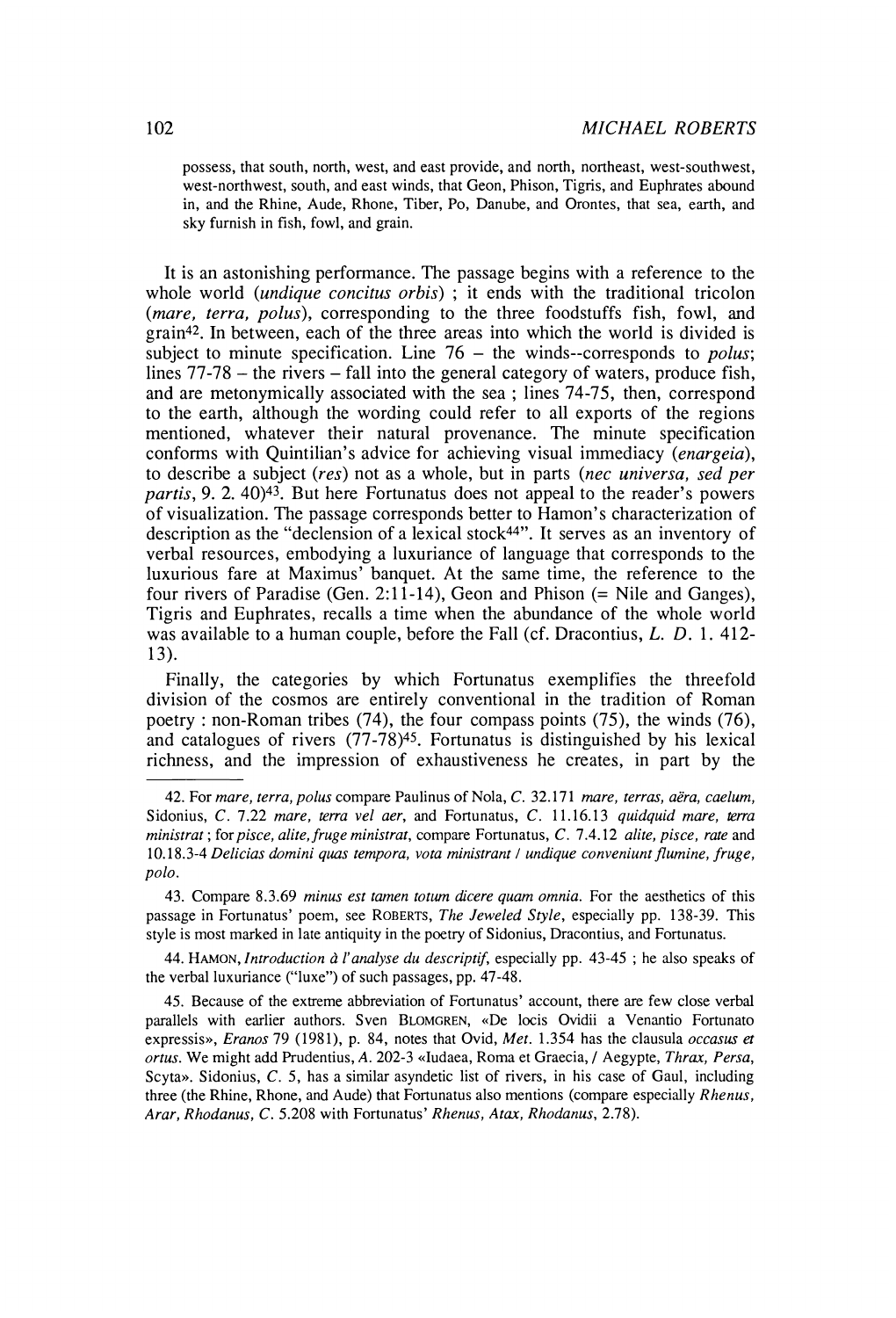extreme spareness of his syntax. Apart from the framing polyptoton and anaphora of the relative, all the words but three verbs and three connectives (one enclitic) are nouns. Fortunatus evokes, too, the topos of «exports of various provinces» that derives from Virgil, G. 1. 56-59. For Statius not only the various regions of the empire, but also the north, east, and south winds bring produce to the imperial treasury overseen by Claudius Etruscus, the subject of his poem *(Silv.* 3. 3. 89-98). Finally, Sidonius restages the topos in the terms of late antique ceremonial, when the provinces bring their produce in person before the enthroned goddess  $Roma (C. 5. 40-53)^{46}$ .

From food, Fortunatus' passage continues with a further itemization of the realia of a banquet : «inlay, jewels, precious stones, coverlets, and incense». The sequence continues without a break, listing choice vintages of wine : «Falernian and Gazan, Cretan, Samian, Cypriot, Colophonian, and Seraptian». With the exception of *Falerna,* the archetypal choice vintage and normally the only one mentioned in such banquet descriptions, all the other wines are signified by metonymy ; the place where they are produced stands for the wine : *Gazaque, Creta, Samus, Cypros, Colofonia, Seraptis<sup>41</sup> .* The emphasis on geography recalls the immediately preceding section with its geographical catalogue and reinforces the sense of Maximus as the recipient of all the world's bounty. Fortunatus is here inspired by an invitation poem of Sidonius, who can offer Ommatius, his guest, «no Gazan, Chian, or Falernian wine, nor the product of the Seraptian vine» *(vina mihi non sunt Gazetica, Chia, Falerna, I quaeque Sareptino palmite mis sa bibas, C.* 17. 15-16). The combination of Gaza and Sarepta is especially distinctive. Both are biblical wine-growing regions. Their occurrence in an inventory of otherwise Roman and Greek wines lends a biblical turn to the passage, in the same way as the inclusion of the biblical rivers of Paradise in the catalogue of rivers that precedes<sup>48</sup>. Sidonius' verses enjoyed a posthumous success. Part of his poem, including the lines here in question, was incorporated into an epigram of Martin of Braga that was inscribed in a monastic refectory, probably of Martin's monastery of mat was ms<br>Dumium<sup>49</sup>.

For the rest of his description of the wine and its serving, Fortunatus emphasizes the visual, amplifying, I suspect, a detail of Paulinus. Paulinus makes two points about the drinking cups, their transparency (99-101) and their costliness (102-4). Each occupies three lines and each ends in a *sententia.* 

<sup>46.</sup> The Virgil passage is cited by Jerome *In Ezech.* 27 :7 *(PL* 25.249C-D).

<sup>47.</sup> The whole sequence runs : *emblema, gemma, lapis, toreumata, tura, Falerna, I Gazaque, Creta, Samus, Cypros, Colofona, Seraptis.* It is tempting to see a pun in *Gaza* on the meaning "treasure". For *Falerna* in banquet descriptions, see Lucan 10.163, *PanLat.* 2.14.1, Sidonius, *Ep.* 2.13.7 and 9.13.5 (vs. 50), and Corippus, *In laudem Iustini II* 3.97.

<sup>48.</sup> The passage is also imitated by Corippus, *In laudem Iustini II* 3.88. Corippus goes on to apply the topos of «the produce of the whole world» and «of every province» exclusively to wines (3.103-4). But despite the wealth of food and drink at his table, Justin is restrained in partaking of it (105-8).

<sup>49.</sup> For the text, see *Martini Episcopi Bracarensis Opera Omnia,* ed. Claude W. BARLOW (New Haven 1950), p. 283.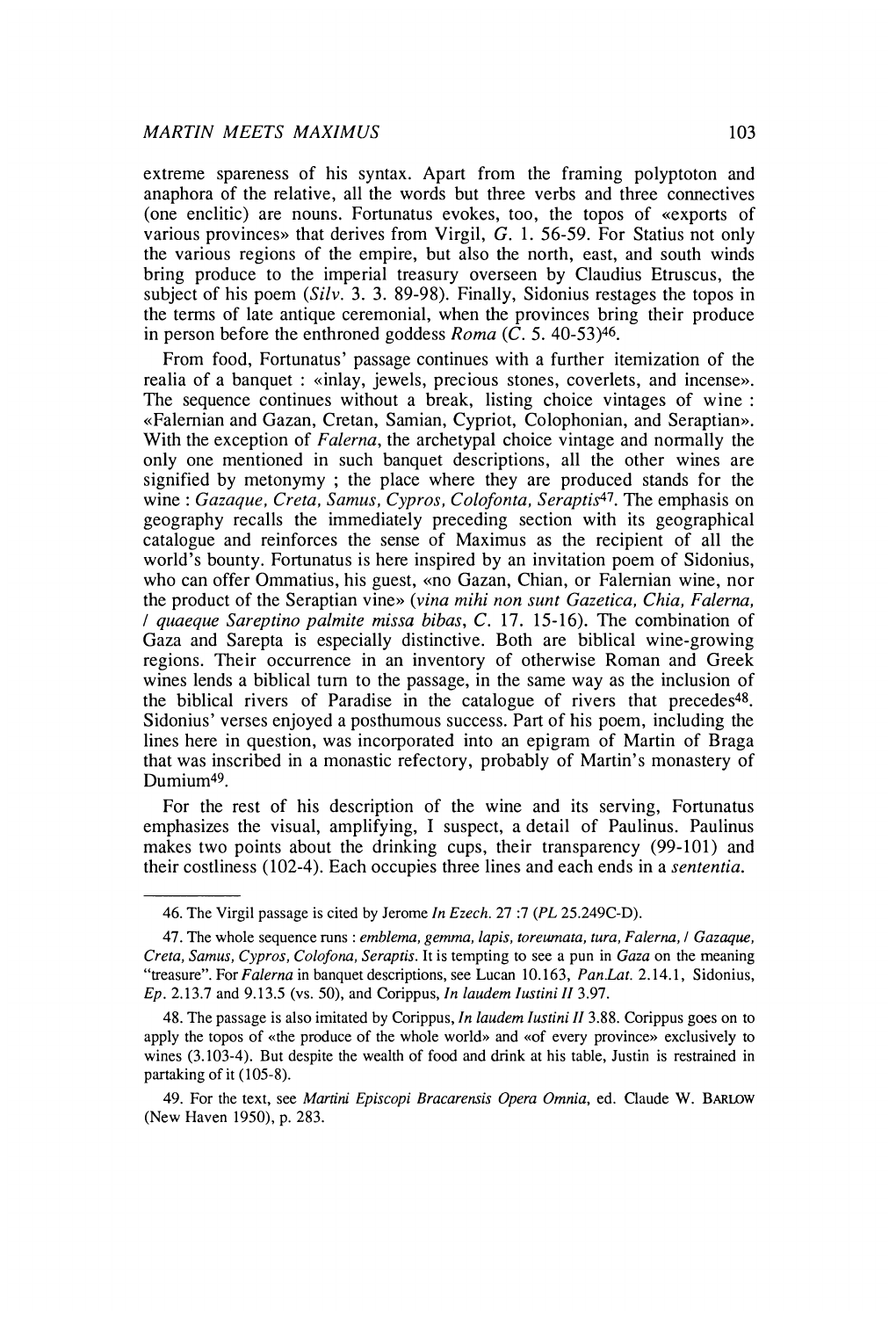To begin with the one not taken up by Fortunatus :

*Poculafunduntur gemmis gemmisque bibuntur, electri molisfulvum discriminât aurwn. Ars erat in pretto, pretium pretiosius arte est.* (3. 102-4)

Their draughts are poured from jewels and drunk from jewels ; inlays of amber stud the tawny gold. Art was displayed in the rich finery, which was all the richer for its art.

The finery Paulinus describes is matched by the finery of his writing : the repetition and chiasmus of line 102, and the studied polyptoton and antithetical expression of 104. The aesthetic is that of *variado,* as implied by the word *discriminât* (103 ; cf. *aurum intermicat ostro,* in Fortunatus, 2. 94). Variation applies to the object described  $-$  with jewels, amber, and gold  $-$  and to the language used to describe that object. Paulinus emphasizes the play between the costly materials of which the cups are made, not a synoptic view of the entire objects. The effect is impressionistic ; the impression that of wealth. Golden and jewelled cups, or jewels as cups, are referred to often in descriptions of extravagant banquets ; amber is more unusual, though Juvenal's Virro has amber-encrusted cups (5. 38) and Apuleius *(Met.* 2. 19) mentions cups made of amber<sup>50</sup> . As for the relation between *ars* and *pretium,* Paulinus here shares a favorite conceit of Sidonius. When the latter invites Ommatius to a modest meal, he confesses that the smallness of his serving plates is not even compensated for by their artistry  $(C. 17. 11-12)^{51}$ ; the Visigothic king Theoderic demonstrates his discriminating tastes by meals that please by art, not wealth *(cibi arte, non predo placent, Ep.* 1. 2. 6). In Maximus' case, his lofty eminence is unambiguously indexed by the unqualified costliness of his drinking cups. Sidonius offers neither wealth nor art, Theoderic art, but not wealth, Maximus both wealth and art, the former quality enhanced by the latter.

Paulinus describes the transparency of Maximus' drinking cups as follows :

*Sustentant vitreas crystalla capada lymphas, cwnque ipsa et conchae species videatur et undae nee cohibere putes susceptum claustra liquor em.* (3. 99-101)

Large crystal goblets enclose liquid clear as glass ; the cup and the drink within it have the same appearance, and you would think the enclosing vessel could not contain the draught within.

Crystal cups frequently epitomize rich serving ware. Lucan's Cleopatra serves water in crystal, but wine in *gemmae capaces* (10. 160-61). Paulinus has

<sup>50.</sup> Jeweled and golden cups are well documented luxury items in the Roman world. For their representation in art, see those beside the figure of Trier in the Calendar of 354 ; Michele Renee SALZMAN, On Roman Time : The Codex-Calendar of 354 and the Rhythms of Urban Life *in Late Antiquity* (Berkeley 1990) pp. 27-28 and fig. 5.

<sup>51. «</sup>Fercula sunt nobis mediocria, non ita facta / mensurae ut grandis suppléât ars pretium».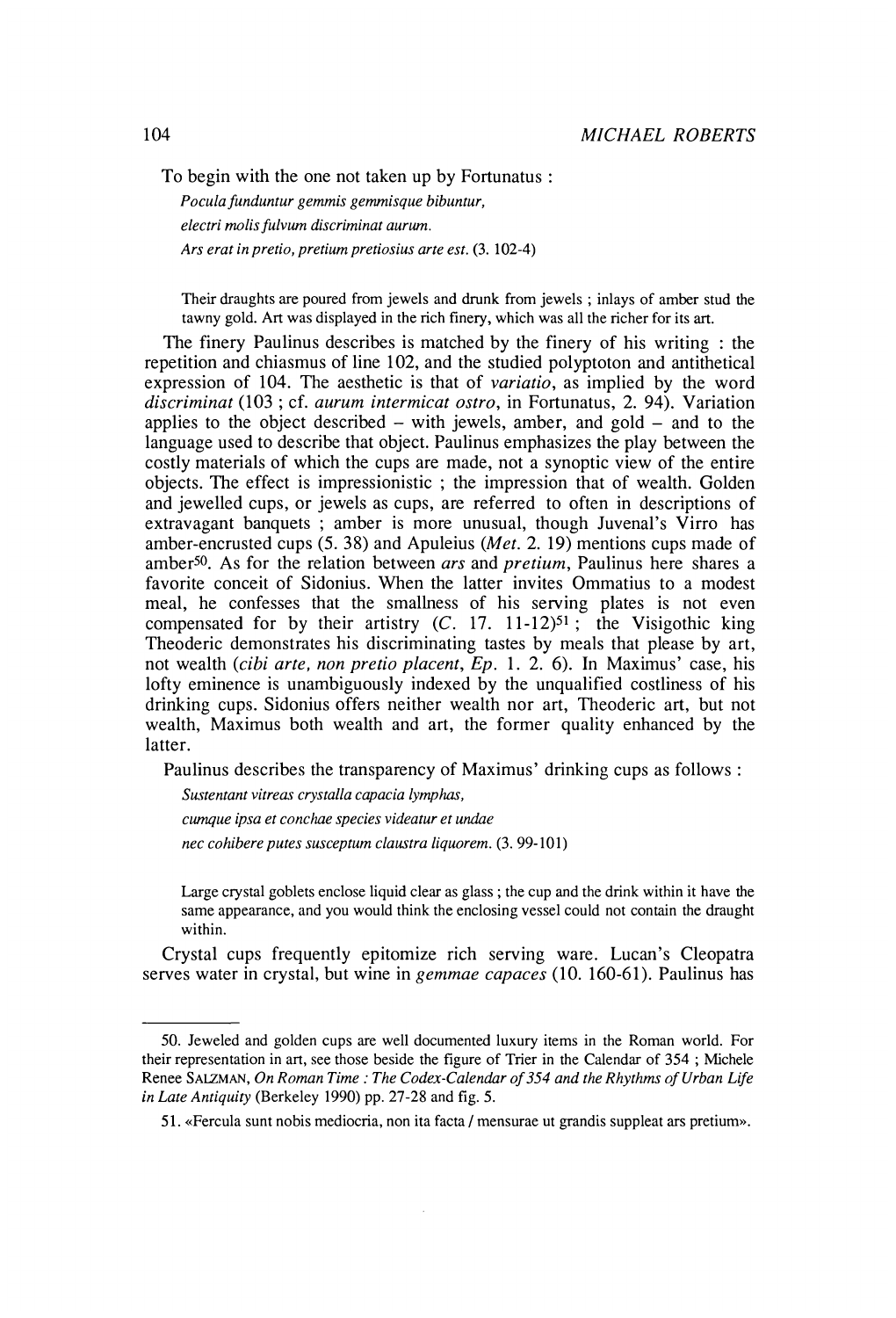combined the two phrases<sup>52</sup>. By throwing the words vitreas and crystalla together in the line, Paulinus draws attention to the theme he will develop in the next two lines. *Vitreas* means "translucent" or "glistening". Although the adjective describes the drink in the glass, it could equally well be used of the cups that contain that drink, for they are made of crystal and therefore possess both properties. Paulinus then makes the hint explicit in the next line, glass and liquid are indistinguishable, and finally reformulates the idea with paradoxical point ; the categories of container and contained are confused.

This fascination with ambiguities of perception, particularly of sight, is typical of late Latin descriptive poetry. Ausonius' *M osella* contains a number of examples, in describing the effects of reflection and echo and in speaking of objects viewed through water<sup>53</sup> . In *Peristephanon* 12 Prudentius describes the Vatican baptistery in which mosaic-covered ceiling and water in the baptismal pool are indistinguishable to the observer because of their mutually reflecting surfaces *(Pe.* 12. 39-42). Prudentius, like Paulinus, exploits the ambiguity of the word *vitreus,* which, though literally used of the waters in the basin, is equally appropriate in sense to the glass *tesserae* of the mosaic above. Prudentius concludes : «you would believe *(credas)* that the ceiling moved on/was lapped by the waters». *Credas* plays the role of *pûtes* in Paulinus. It points to an optical illusion<sup>54</sup>.

Fortunatus has Paulinus' version in mind as he continues to describe the wine at Maximus' banquet.

*lucida perspicuis certantia vina lapillis, vix discernendis crystallina pocula potis.* (2. 82-83)

Bright wine vying with translucent gems, crystal goblets with

the drafts they contain that can scarcely be distinguished from them.

The second line reformulates' Paulinus' point, that drink and crystal goblets are indistinguishable. The first amplifies the confusion of wine and drinking cups : they vie with each other in brilliant translucency. The words *lucida perspicuis,* thrown into prominence at the beginning of the line, set the theme for the development. Either word could be used of wine or jeweled cups. Allthough Fortunatus does not explain why crystal goblets and the draughts

<sup>52.</sup> *Gemmae capaces* and *crystalla* also occur together in Sidonius' account of the feast of Damocles *(Ep,* 2.13.7). For *gemmae capaces* alone, see Pacatus, *PanLat.* 2.14.1.

<sup>53.</sup> For this aspect of the *Mosella,* see Michael ROBERTS, «The *Mosella* of Ausonius : An Interpretation», *TAPA* 114 (1984), pp. 343-53, reprinted in Manfred Joachim LOSSAU, ed., *Ausonius,* Wege der Forschung 652 (Darmstadt, 1991), pp. 250-64. For other examples from Statius, Claudian, and Sidonius, see ROBERTS, *The Jeweled Style* , pp. 73-75, to which I can now add Rutilius Namatianus, *De reditu suo* 1.93-96. Paulinus goes on to speak of another perceptual illusion, involving both sight and touch ; he speaks of «vessels that are rough in appearance, but smooth to the touch» (106).

<sup>54.</sup> On this passage of Prudentius see Michael ROBERTS, *Poetry and the Cult of the Martyrs : The Liber Peristephanon of Prudentius* (Ann Arbor 1993), pp. 175-77.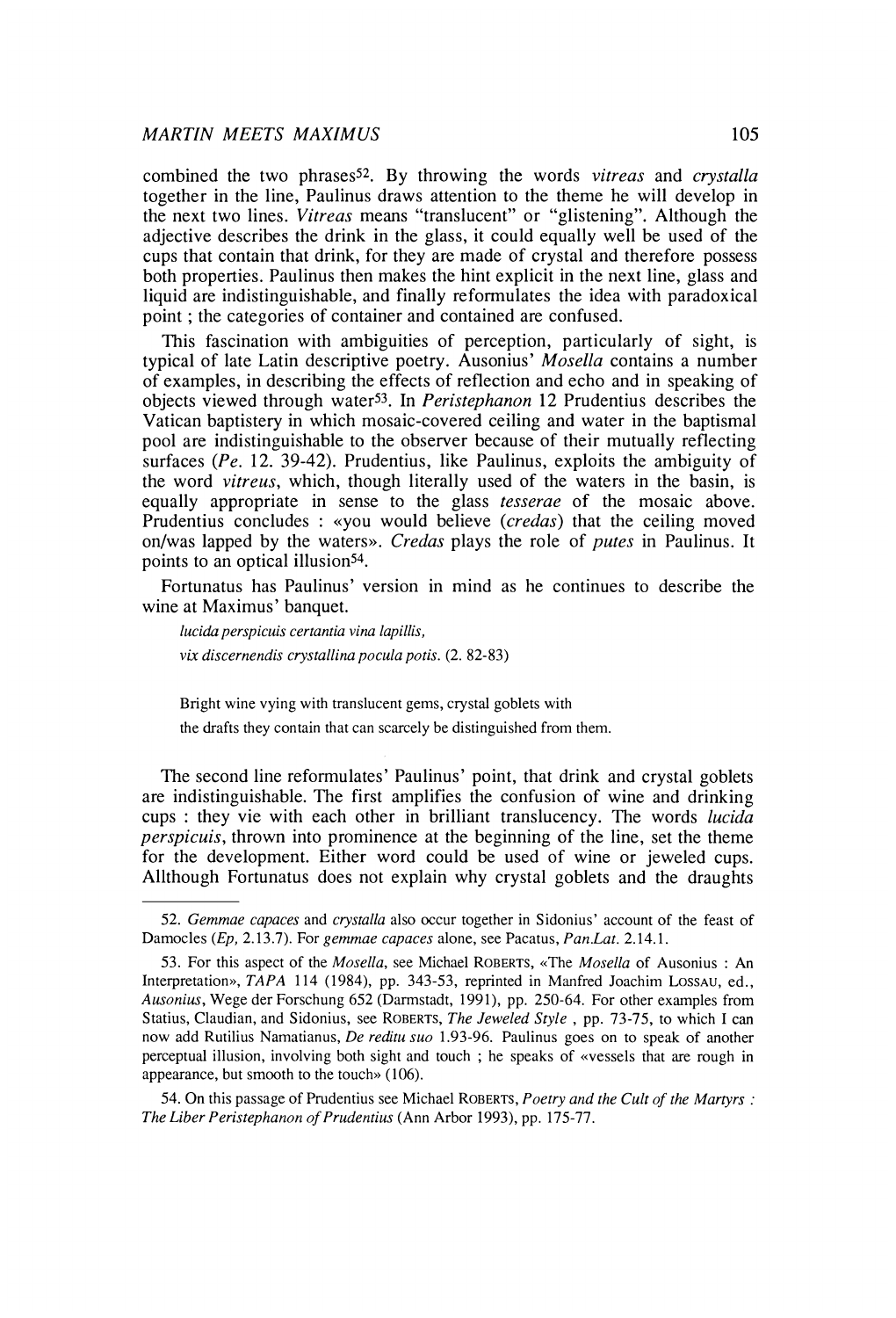they contain are scarcely distinguishable, the emphasis given to the adjectives *lucida perspicuis* in the previous line will persuade the reader that in this case too clarity and brightness are the properties in common. The paronomasia *pocula potis* then extends this equivalence to the verbal level ; in language, too, the two objects are scarcely distinguishable.

Fortunatus goes on to extend Paulinus' conceit to effects of color created by the refraction and dispersion of light.

*Inde calix niveus variât per vina colores,* 

#### *hinc mentita bibunt patera fucante Falerna.* (2. 84-85)

On one hand a snow-white glass diffuses colors through the wine, on another guests drink counterfeit Falernian, dyed the color of its bowl.

The poet imagines two effects of light. Light passing through the drinking cups is refracted into various hues that color the wine they contain ; the dark shade of the drinking bowl *{patera)* makes its contents look like Falernian. Again, the emphasis is on visual illusion and confusion. Fortunatus is concerned to create an impressionistic verbal image that communicates the special world of the imperial banquet in its transcendence of normal experience. He is not primarily concerned with realistic consistency. Thus, he can list Falernian among the wines at the banquet (80), but then speak of counterfeit Falernian five lines later (85)<sup>55</sup> . The two passages are not strictly contradictory, but they are awkward in such close proximity. In each the poet strives to maximize the pointed expression by lexical means. Each is treated as a separate compositional unit, the significance of which depends not on reference to some external reality, but on the pattern of language created by the poet.

One last point in Fortunatus' description. I have taken the adjective *niveus*  (84) of the color of the wine-cup *{calix),* which refracts the light that passes through it. But the word probably alludes, too, to the habit in luxurious dinners of chilling the glasses with ice. The rich man of Luke's Gospel, in Avitus' account, drinks wine from "chilled crystal glasses" *{crystallo algente, S. H. G. 3.* 227). Pacatus talks of gourmands who demand ice in summer to cool their drinks, a refinement shunned by the subject of his panegyric, Theodosius *{Pan. Lat.* 2. 14. 1). When the Falernian is poured into the cups it cracks and breaks the ice. It is no surprise that Paulinus attributes this refinement to Maximus. Attendants bring in «ice and snowy water contained in gold [i. e. , in gold cups]» *{inclusas auro glacies lymphasque nivales,* 3. 111)<sup>56</sup> . Fortunatus probably had this passage of Paulinus in mind in choosing the epithet *niveus,* though a reader need only know the association of chilled drinking cups with luxurious banquets to understand the allusion.

<sup>55.</sup> I should note that the parallel with *vina* in line 84 suggests the possibility of taking *Falerna* as a metonymy for wine in general in 85.

<sup>56.</sup> For ice-cold water at such banquets, see also Sidonius, *Ep.* 2.2.12. Pliny the Elder mentions drinking melted snow or ice as the height of luxury *(N.H.* 19.19.55) ; for wine served with snow, see Martial 5.64.2 and 9.22.8.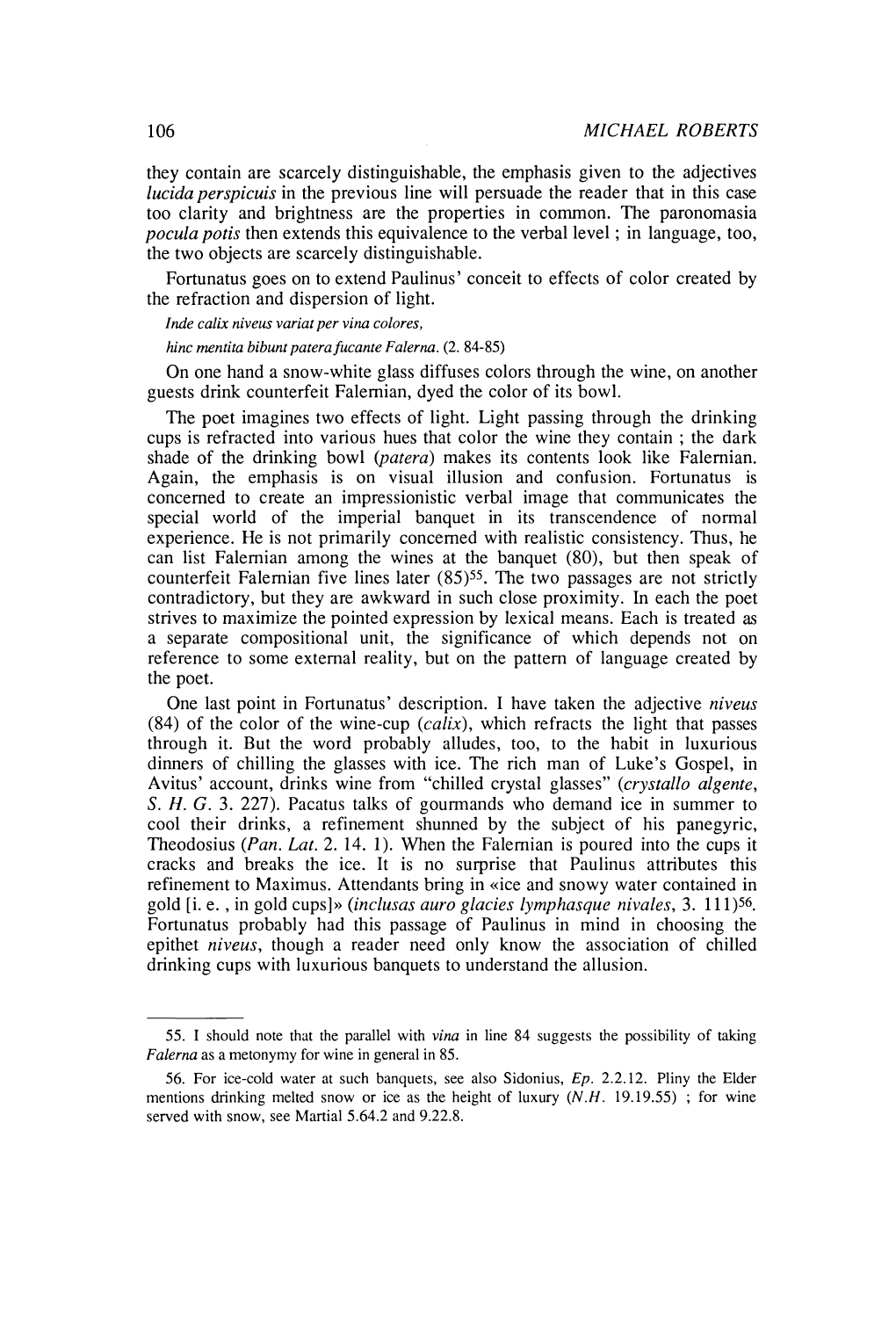### *MARTIN MEETS MAXIMUS* 107

Food and drink form the last category of the luxurious banquet. I have lingered over the descriptions of Maximus' dinner in Paulinus and Fortunatus because both passages play a prominent role in the poetic accounts of this occasion and both are free amplifications, with no equivalents in Sulpicius Severus' prose text<sup>57</sup>. Both poetic versions combine narrative – the actions of Martin, Maximus, and their subordinates  $-$  and description  $-$  the setting, furnishings, and food and drink at the banquet. I have treated these two aspects of the accounts separately. In the narrative sections, and particularly in Paulinus' version, satirical traditions of the *cena* as a setting for the negotiation and enactment of social status play a prominent role. The affiliations of this section are rather with the private than the public banquet, with patron-client and *amicitia* relationships rather than with the relation between ruler and ruled. In the descriptive sections circumstances are different. The generic affiliations are with panegyric and the praise of a king or emperor. Such passages traditionally emphasize the gulf in power and status between the ruler and the ruled. These results can be represented schematically as follows :

| narrative | description |
|-----------|-------------|
| action    | scene       |
| satire    | panegyric   |
| private   | public      |

The two aspects of banquet accounts coexist in our poets. But in Fortunatus the balance noticeably shifts to the right-hand column of my scheme. In his version the descriptive section occupies a significantly higher proportion of the whole passage than in Paulinus' case (roughly 30% to 18%). Moreover, not only is the brilliance and quasi-exhaustiveness of his language more pronounced than Paulinus' but the contrast is all the more marked with the simple style of the narrative portions of the banquet. Paulinus' tone remains more even throughout, with frequent use of "poetic" adjectives, periphrases, *interpretano* (theme and variation), and interpretative expansions. By comparison, in his narrative sections Fortunatus usually stays close to his prose source, avoids for the most part the overloading of language created by *interpretatio*, and shows a good deal of lexical austerity<sup>58</sup>. Various explanations

<sup>57.</sup> The passage occupies roughly 23 out of 126 lines in Paulinus' text, 19 out of 64 in Fortunatus'. But a simple line count is not sufficient to communicate the impression the descriptive interlude makes in each poet. The description stands apart because it is a static scene that interrupts the narrative progression ; it is set apart by its lexical overloading and brilliant display of language.

<sup>58.</sup> For the simplicity of Fortunatus' narrative style in the *V.M.,* see Jacques FONTAINE, *Naissance de la poésie dans l'occident chrétien : Esquisse d'une histoire de la poésie latine chrétienne du III<sup>e</sup> au VI<sup>e</sup> siècle* (Paris 1981) pp. 270-71. A good example of the difference in styles is provided by their treatment of the moment when Maximus orders the cup to be passed to Martin before himself. Here are the texts :

Sulpicius Severus *(V.M.* 20.5) : «ille *[sc.* rex] sancto admodum episcopo potius dari iubet, expectans atque ambiens ut ab illius dextera poculum sumeret».

Paulinus of Périgueux *(V.M.* 3.114-18)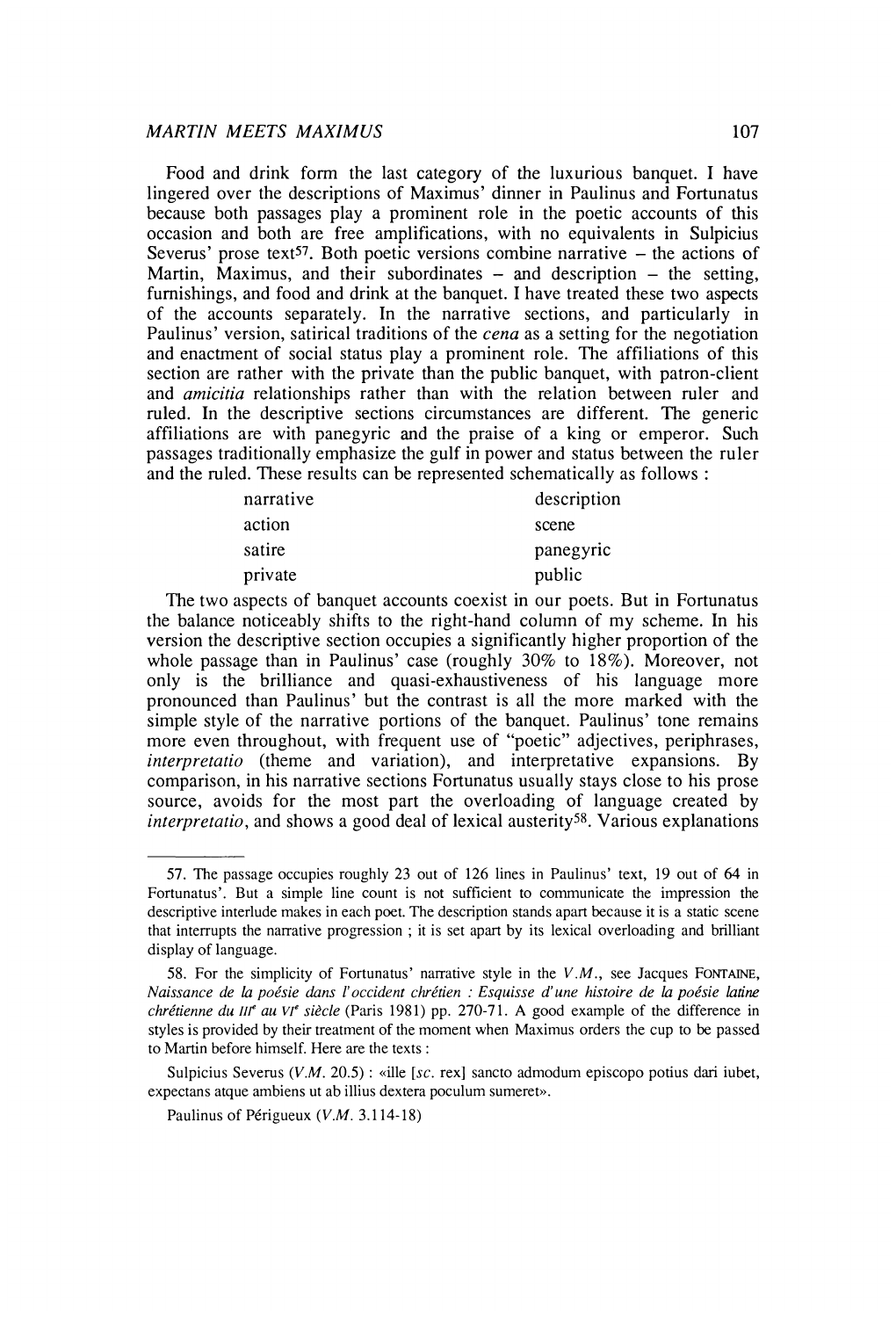can be hazarded for the difference between Paulinus and Fortunatus. It is possible that by the sixth century the satirical tradition and the social conditions it presupposes had lost their immediacy. This is not the case in the fifth century, for Sidonius, Paulinus' contemporary, shows himself sensitive to the charged social context of the formal banquet<sup>59</sup>. But the personal inclinations of Fortunatus as a poet, too, need to be taken into account. Many of his poems are written for royalty or the Merovingian court<sup>60</sup>. He is a well trained practitioner of panegyric, for whom the techniques of elaborate description came readily to hand when praising a man or woman of distinction.

Aesthetic and generic preferences, as well as changed social conditions, may well have contributed to the special qualities of Fortunatus' account of Maximus' banquet. A further distinction between the two poets is in the amount of moral commentary they include. Paulinus presents the episode under the heading of "ambition confused" (devicta... ambitio, 9-10), and attributes *ambino* both to Martin's fellow bishops (31) and to Maximus himself  $(40; cf. 53)$ , when he attempts to persuade the saint to share his table<sup>61</sup>. By comparison, Martin displays a free spirit *(libertas,* 12) and firm resolve *{constantia,* 32, 36, 126 ; cf. *firmum,* 131). The language underlines Paulinus' interpretation of the episode as a drama of status and self-assertion. The reader of Fortunatus receives little such interpretative direction and no overall evaluation of the moral of the story. The only abstract noun for a moral quality in the passage *(adulado,* 62, of Martin's fellow bishops) is taken directly from Sulpicius Severus (20. 1).

> *Turn rex Martino dubitantem offerre ministrimi imperai officio cedens, simul ordine verso tarn sanctae ardenter cupiens succedere dextrae, ut patera adtactu tanti pretiosior oris infusum inficerei cadesti rore liquorem.*

Fortunatus *{V.M.* 2.100-1)

*qui [rex] sancto iubet ante dari, quo possit ab ipso* 

*Augustus calicem excipere et potare secundus.* 

59. *Ep.* 1.11.10-16. Although Sidonius here describes a banquet given by the Emperor Majorian, the occasion is treated as a private affair in which the participants enjoy an unusual freedom of expression. Much is at stake in the banter and give-and-take of the dinner ; Sidonius, who has been accused of writing a malicious satire, enjoys a hard-won moral and social triumph over his accuser, Paeonius.

60. For this aspect of Fortunatus' poetic career, see Wilhelm MEYER, *Der Gelegenheitsdichter Venantius Fortunatus,* Abhandlungen der königlichen Gesellschaft der Wissenschaften zu Göttingen, phil.-hist. Klasse, N.F. 4.5 (Berlin 1901) pp. 42-47 ; Peter GODMAN, *Poets and Emperors : Prankish Politics and Carolingian Poetry* (Oxford 1987) pp. 5- 37, and Judith W. GEORGE, *A Poet in Merovingian Gaul* (Oxford 1992) pp. 35-84..

61. This aspect of Paulinus' treatment of the banquet is stressed by Gerald MALSBARY, «The Epic Hagiography of Paulinus of Périgueux» (Ph.D. diss., University of Toronto, 1987) pp. 158-208. See also FONTAINE, «Hagiographie», p. 123.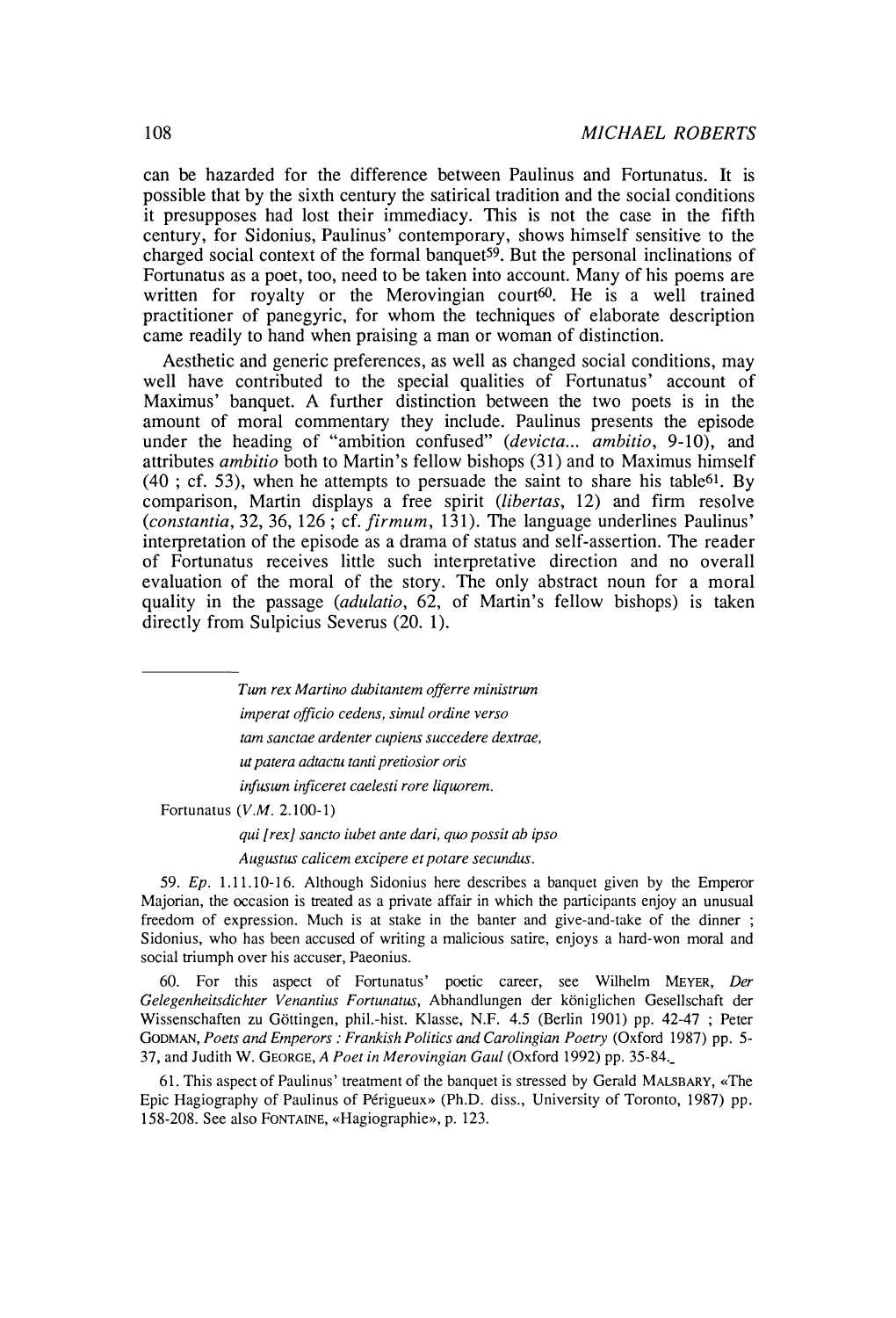Paulinus' overt moralizing is confined to the narrative sections of the banquet account. With the exception of the epithet *superbis* (95) already discussed, there is no evaluative language in the description of Maximus' table. Both poets are content to let the luxury of the scene stand for itself, without commentary. This is all the more surprising, since the extravagant banquet was not an unambiguous image. The authorized interpretation of such a scene was as an index of the power and majesty of the giver of the banquet. But panegyrists could also play off against this prevailing reading to praise emperors - Trajan, Julian, and Theodosius - for scorning such elaborate show. For a Christian ascetic such luxurious display was doctrinally offensive; Paulinus of Nola's epithalamium for the Christian couple Julian and Titia (C 25) is a good example of such suspicion of *luxuria* in all its aspects<sup>62</sup>. Martin's behavior at the banquet, then, can be seen as a rejection of such worldly show for the values of Christian asceticism. In this reading, the narrative of the passage would criticize and undercut the imperial propaganda implicit in such a banquet. Martin's actions elevate the ecclesiastical hierarchy over imperial power ; it is a small step to see a similar triumph for Christian asceticism over secular indulgence and display. But the latter point is not explicitly made<sup>63</sup>. Alhough such a reading is certainly available, it should not be overemphasized. The poets depend upon their readers being impressed by the awesome display put on by the emperor Maximus. By elevating the emperor's power, they make the reversal of status achieved by Martin all the more impressive. Far from denouncing such worldly show, they play on their readers' susceptibility to it. This is the late Roman language of power, verbal and visual, and Christian attitudes to it were decidedly ambiguous. Elsewhere in the *Life of Martin* the saint is able to detect the devil masquerading as a false Christ because of his reliance on the external trappings of majesty. But Martin's own hand is seen «clad in rich jewels and gleaming with purple light»  $-$  both attributes of kingly power – when he administers the Eucharist<sup>64</sup>. A Christian can interpret material display positively or negatively as a symbolic system, depending on the nature of the power it represents. It is tempting to see the reference to the rivers of Paradise in Fortunatus' banquet scene (2. 77) as a reminder of the rich realm of Paradise, surpassing all earthly as a femmeer of the field realified to rafacise, surpassing an earling<br>magnificence to which a holy man like Martin could aspire<sup>65</sup>. The saint

<sup>62.</sup> I.e., sexual, material, and verbal ; cf. Michael ROBERTS, «The Use of Myth in Latin Epithalamia from Statius to Venantius Fortunatus», *TAPA* 119 (1989), pp. 337-38, with the further literature cited there.

<sup>63.</sup> Though the epithet *arta* (Fortunatus 2.98) and the saint's moderate drinking (Paulinus 3.119-20 ; Fortunatus 2.102) point to his asceticism. The closest to an explicit statement is Paulinus' métonymie substitution of *purpura* and *diadema* for the kingship that must yield to faith and inner merit (3.123-24). But again spiritual standing rather than sumptuary practices are at stake. MALSBARY, «Epic Hagiography», pp. 188-91 and 201, makes the case for a critical reading of such worldly pomp.

<sup>64.</sup> The passages are Sulpicius, *V.M.* 24.4-8, Paulinus, *V.M.* 3.363-410, and Fortunatus. *V.M.* 2.278-357 ; Sulpicius, *Dial.* 3.10.6, Paulinus, *V.M.* 5.695-708, Fortunatus, *V.M.*  4.305-50. See ROBERTS, *The Jeweled Style,* p. 143.

<sup>65.</sup> Paradise for Fortunatus regularly conjures up the image of a banquet *{paradisiacas*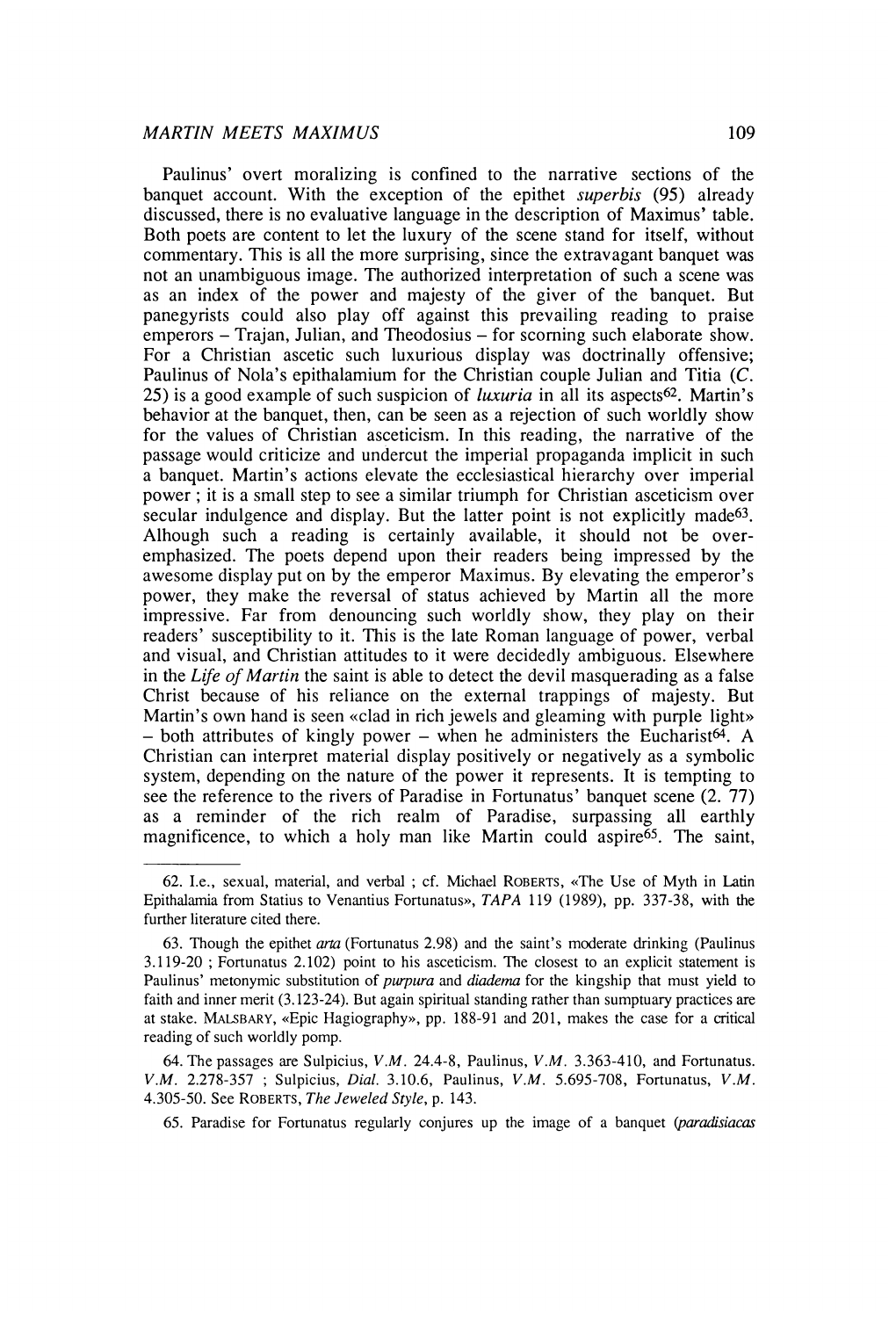Fortunatus reminds us (2. 68), is a "banqueter in heaven" *(convivam caeli),*  whom the emperor rejoices to receive in his "earthly palace" *(terrena... aula).* Paulinus likens Martin's countenance, as he seats himself to dine, to the brilliant face of Moses when he descended from speaking with god on Mt. Sinai (Exod. 34: 29-35). Panegyrists might praise secular rulers, too, for their more than mortal brilliance of face, which prevented ordinary men and women from looking at them directly<sup>66</sup>. Paulinus chooses the comparison not only as an expression of Martin's unusual holiness, but also to demonstrate that spiritual power can be praised in the terms of secular authority, which it outdoes and transvalues.

When Sidonius wrote, round about 476, to Tonantius Ferreolus, a distinguished Gallo-Roman of noble family who had recently taken holy orders, he used the language of the banquet to express the relation between his correspondent's former and present status in life : «just as, when a banquet accompanies a public celebration, the last guest at the first table is superior to the person who is first at the second table, so unquestionably in the opinion of the best people *(secundum bonorum sententiam)* the humblest cleric outranks the highest dignitary» ( $Ep.$  7. 12. 4)<sup>67</sup>. The story of Martin and Maximus dramatizes this principle in the encounter of the saint and the emperor. As represented by Paulinus and Fortunatus, Martin's act of self-assertion *(libertas)*  takes place before an elaborate backdrop. The stage set of the imperial banquet provides an appropriate location for symbolic action. Martin's assertion of ecclesiastical rights takes on a ritualized quality in this setting, transcending the

*epulas, C.* 4.7.21, 8.3.29 and 115 ; cf. 11.11.16). Christian wall paintings and sarcophagi depict banquets that can be interpreted as located in the idyllic setting of Paradise ; see Josef ENGEMANN, «Der Ehrenplatz beim antiken Sigmamahl», in *Jenseitsvorstellungen in Antike und Christentum : Gedenkschriftfür Alfred Stuiber,* JbAC. Ergänzungsband 9 (Münster Westfalen 1982), pp. 248-50 and DUNBABIN, *«Triclinium* and *Stibadium»,* pp. 132-33. For sigmabanquets on Christian sarcophagi see Ν. HIMMELMANN, *Typologische Untersuchungen an römischen Sarkophagreliefs des 3. und 4. Jahrhunderts n. Chr.* (Mainz am Rhein 1973) pp. 25- 26, and for a catalogue of such scenes HIMMELMANN 57-58. Such scenes represented an ideal of blissful existence for both pagans and Christians. For a pagan example, see the Hypogaeum of Vibia in Rome (second half of the fourth century ; Elisabeth JASTRZEBOWSKA, «Les scènes de banquet dans les peintures et sculptures chrétiennes des III<sup>e</sup> et IV<sup>e</sup> siècles», RecAug 14 (1979) pp. 38-39 and 66-67). It is characteristic of Fortunatus to incorporate biblical topoi into secular panegyric. The practice is already common in Sidonius.

<sup>66.</sup> E.g., *PanLat.* 4.5.1 ; Constantine's face dazzles like the sun.

<sup>67.</sup> Sidonius has in mind a banquet with mutiple *stibadia.* For such multi-table banquets, see Statius, *Silv.* 4.2.32-35 and Eusebius, *V.Const.* 15 ; BEK, *«Questiones Convivales»* pp. 101- 2. Triple *stibadia* were especially common. The triconch *triclinium,* frequent in Roman provincial architecture from the fourth century on, accommodated such an arrangement. See Simon P. ELLIS, «Power, Architecture, and Decor : How the Late Roman Aristocrat Appeared to His Guests», in Elaine K. GAZDA and Anne E. HAECKL, eds., *Roman Art in the Private Sphere : New Perspectives on the Architecture and Decor of the Domus, Villa, and Insula* (Ann Arbor 1991) pp. 119-20.